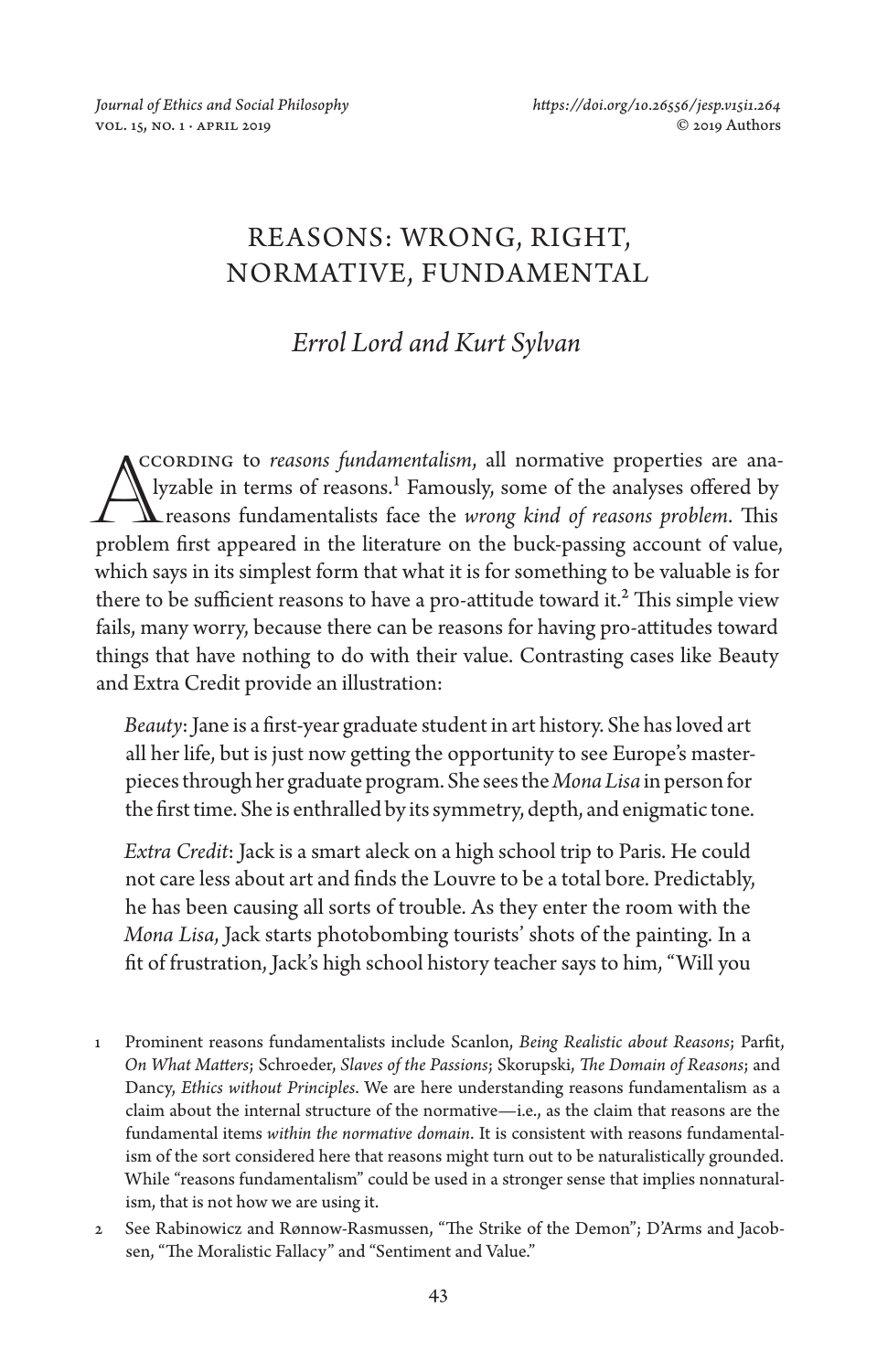just be enthralled by *something*? I will give you extra credit if you show some appreciation and respect for the *Mona Lisa*."

Jane responds to some reasons to be enthralled by the *Mona Lisa*. Intuitively, her reasons are of the right kind. The painting's depth, symmetry, and enigmatic tone are part of what make it valuable. Since Jane's enthrallment is a response to these reasons, it is plausibly *fitting*. Jack's reasons are different. The fact that Jack will get extra credit if he is enthralled does not help to explain why the *Mona Lisa* is valuable. Jack's teacher could have provided a similar reason for him to be enthralled by something with no value—a saucer of mud, for example. If Jack were to be enthralled just to get extra credit, it is plausible that his enthrallment would be unfitting. This is because he is enthralled for the wrong kind of reason.

It seems that buck-passers about value need to understand value solely in terms of the right kind of reasons.<sup>3</sup> Otherwise it seems their view badly overgeneralizes. A sufficient incentive to have a pro-attitude would entail that the object of that pro-attitude is valuable. This is a bad prediction. So buck-passers face pressure to explain the distinction between the right kind of reasons (RKRs) and the wrong kind of reasons (WKRs).

While the literature on buck-passing is the most familiar context in which the wrong kind of reasons problem arises, it is easy to see that the same problem arises for other reasons fundamentalist analyses. To see why, one need only consider how reasons fundamentalists might go about analyzing other normative properties that can be picked out with words of the form "*φ*-ible/-able" and "*φ*-worthy," like the properties of being *credible*, *trustworthy*, *despicable*, *noteworthy*, and so on. In each case, it is plausible that there can be sufficient reasons for φ-ing an *X* that do not bear on *X*'s *φ*-ability. For this reason, it is clear that the wrong kind of reasons problem is a much more general problem.

Interestingly, this point shows not only that reasons fundamentalists have many WKR problems, but also that *many theorists* have WKR problems. For many theorists can and should find it attractive to analyze *some* things in terms of reasons. Indeed, as Schroeder emphasizes, it is attractive to think that a reasons-based account has to be the right account of properties like credibility, despicability, trustworthiness, noteworthiness, and so on, whatever one thinks about the broader reasons fundamentalist program.<sup>4</sup> Reflections on this fact have led some—most notably, Schroeder—to suggest that fundamentalists are

<sup>3</sup> We add "it seems" because some buck-passers (e.g., Skorupski, *The Domain of Reasons*; Parfit, *On What Matters*) deny that there are wrong-kind reasons, and hence appeal to reasons, period, rather than right-kind reasons. But this response neglects the generality of the phenomenon, as we will see.

<sup>4</sup> Schroeder, "Value and the Right Kind of Reason."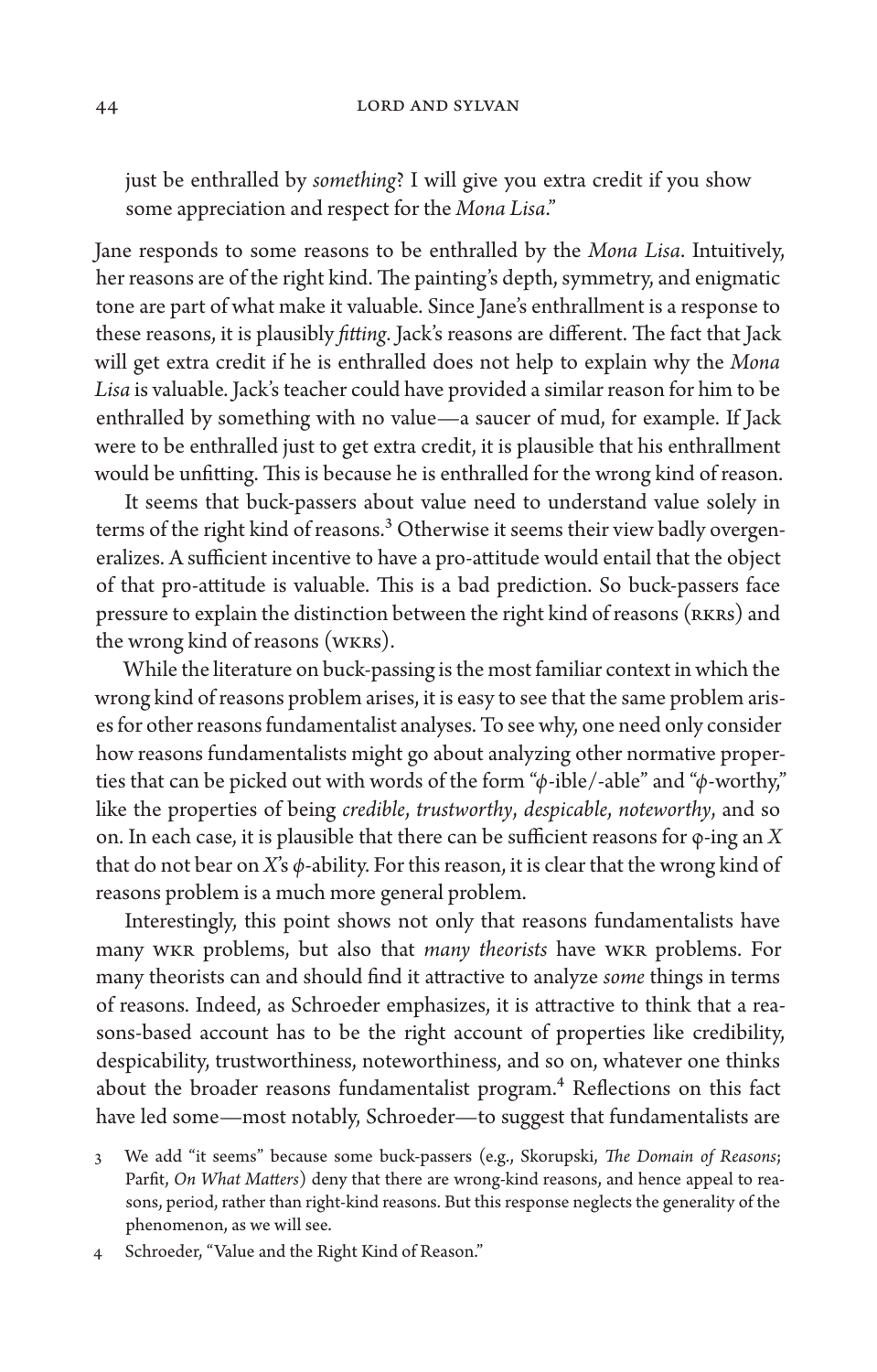off the hook.<sup>5</sup> The fact that their account would badly overgeneralize without a principled distinction between RKRs and WKRs does not undermine their approach, they insist, because the WKR problem is everybody's problem, and the challenge for fundamentalists will be answered if the more general question has an answer. And so they conclude that they face no special challenge, thanks to the generality of the problem.

Our main goal in this paper is to argue that this conclusion is mistaken and indeed gets things backward. We think that reflection on the alleged generality of the distinction between right- and wrong-kind reasons suggests that life is *harder*, not easier, for reasons fundamentalists. With this goal in mind, we defend two main claims. The first claim is:

1. The apparent generality of the WKR problem suggests that the class of right-kind reasons is wider than the class of normative reasons; the reasons that determine "fittingness" are not essentially normative in any sense stronger than that associated with any arbitrary standard of correctness. This gives rise to what we call the *Right Kind of Reasons Problem*.

The second claim is:

2. If claim 1 is true, then some special problems—including a potentially fatal dilemma—arise for fundamentalists.

After defending claim 2, we will evaluate several possible escape routes for fundamentalists.

Our plan is as follows. In section 1, we begin by considering the case for the generality of the WKR problem at greater length. We argue that any adequate solution to the more general WKR problem will imply that not all RKRs are normative reasons. Thus, we cannot determine which considerations properly figure into reasons-based analyses simply by solving the WKR problem. We also need to figure out which RKRs are normative reasons, and why they are normative reasons. This is the Right Kind of Reasons Problem. To solve the RKR problem, one needs to solve two other problems, which we call the *Normativity Problem* and the *Rationale Problem*. In section 2, we argue that reflection on these problems raises a dilemma, which we call the *Fundamentalist's Dilemma*. In section 3, we canvass three responses to this dilemma. The first two are reductive naturalist views—the first, a Humean view, and the second, a novel constitutivist view. The third is a new form of quietism, one that enjoys some advantages over other quietist views. We suggest that the constitutivist option is the best. We leave it to future work to decide whether this is a strike against reasons fundamentalism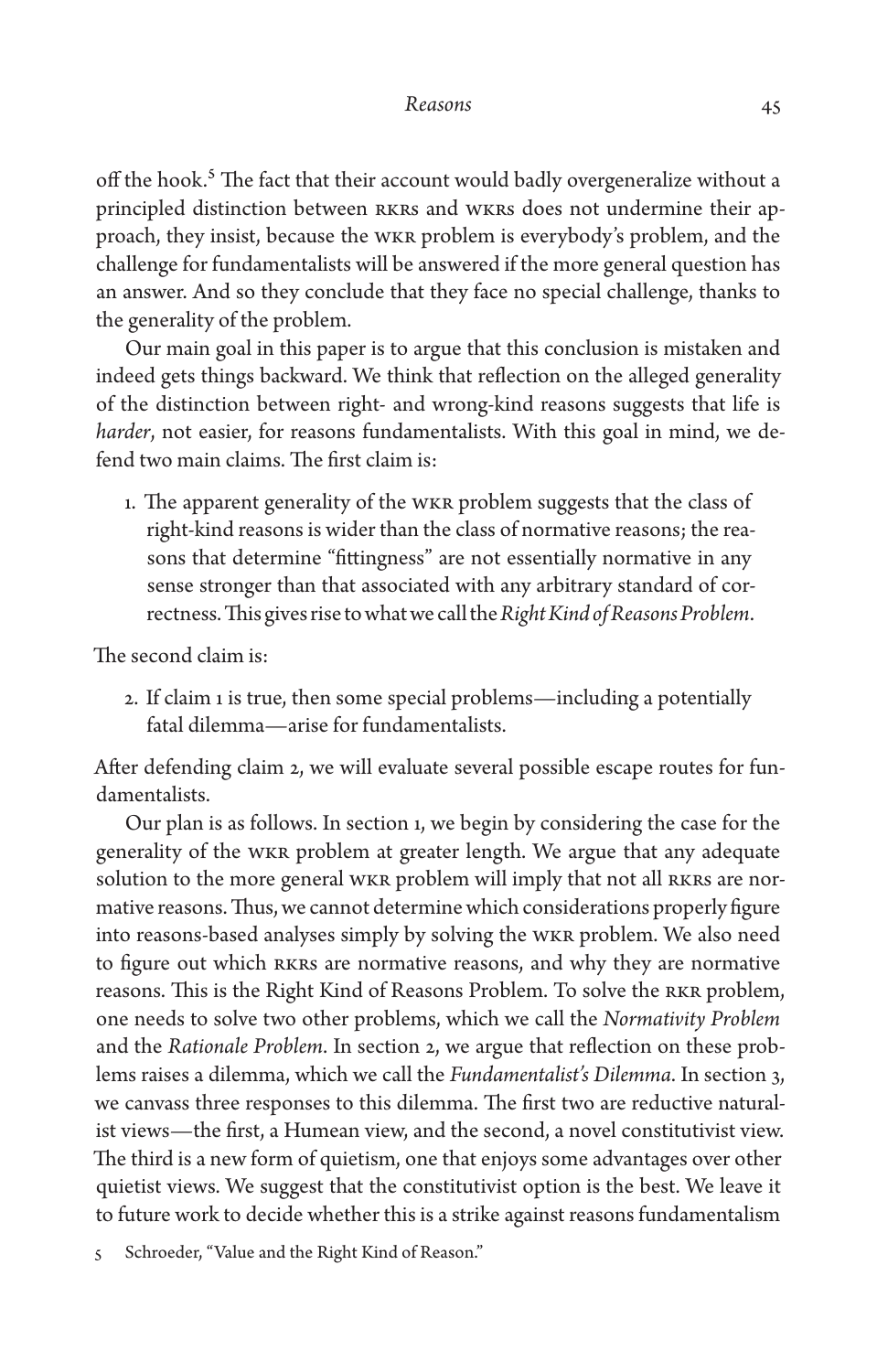or an argument for constitutivism. In section 4, we summarize the key morals and conclude.

#### 1. The Right Kind of Reasons Problem

# *1.1. The Generality of the Distinction and Why Not All RKRs Are Normative Reasons*

If the WKR problem is everybody's problem, there must be a distinction between RKRs and WKRs that all theorists can and should acknowledge. Thankfully for reasons fundamentalists, there is a plausible candidate for such a distinction, and it is a *very* general distinction. As Schroeder points out, wherever one finds a *standard of correctness* governing an activity, one finds a distinction among considerations recommending potential moves in the activity that could naturally be dubbed a distinction between reasons of the right kind and reasons of the wrong kind.<sup>6</sup> In particular, for any standard of correctness, there are certain considerations that bear on whether an act would help one conform to the standard and others that are simply irrelevant. Insofar, then, as one is engaged in an activity governed by a standard of correctness, there are certain considerations to which one ought to be sensitive relative to the standard, and others to which one ought not be sensitive relative to the standard.

It is natural enough to describe this distinction as a distinction between reasons of the right kind and reasons of the wrong kind. To appreciate this fact, one need only consider examples like the following pairs of cases:

# *Rope Pair*

*Good Boy Scout*: Kenny is a precocious and studious Boy Scout. He has learned how to tie most of the knots in the Boy Scouts handbook. He is currently trying to tie a half hitch. Placing the left portion of the rope over the right would be an efficient step toward producing a half hitch as described by the book. Kenny chooses to manipulate the rope accordingly with this fact in mind.

*Bad Boy Scout*: Billy is a terrible Boy Scout. He has it out for Kenny, and likes to mess with Kenny's sense of Boy Scout decency. So when he sees Kenny practicing his knot-tying skills, he decides to have some fun with him. He decides to offer him \$20 to deviate from the book when tying his half hitch. Kenny sees the utility of the \$20 and is thus disturbed, just as

6 This point is central to both Schroeder's (see especially "Value and the Right Kind of Reason") and D'Arms and Jacobson's (see especially "Sentiment and Value") approaches to the WKR problem.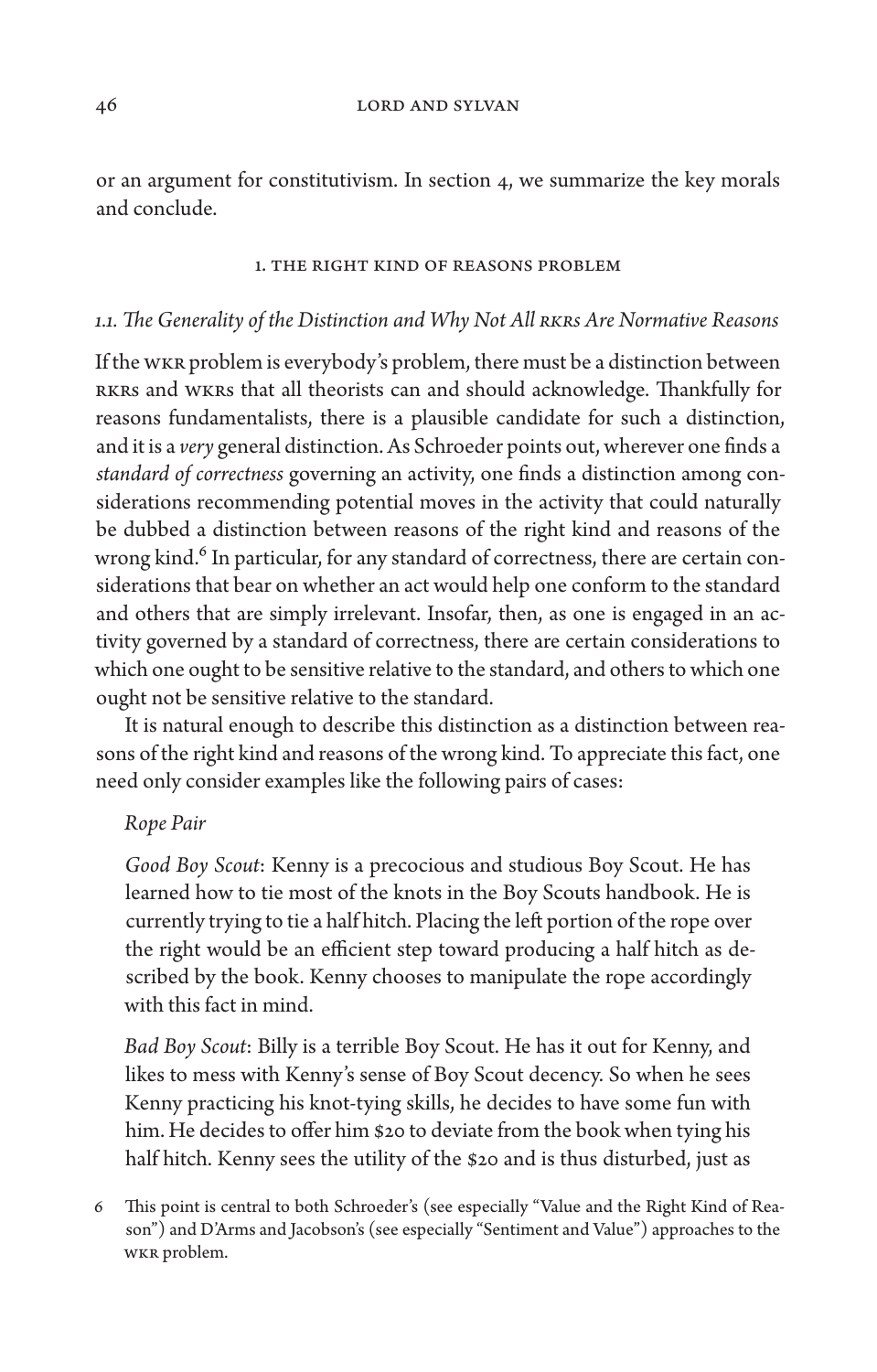Billy intended. Kenny gives in this one time and moves the rope in a way that will at best lead to a very bad example of a half hitch.

# *Table Pair*

*Proper Butler*: Mr. Carson is a proper English butler. He always sets the table to the standards of the proper English tradition. Arranging the forks to the left of the knives is one way to help get the table in order. He chooses to arrange the silverware accordingly with this fact in mind.

*Devious Valet*: Thomas is a devious valet. He does not care much for the traditions except when he feels they are to his advantage. He decides one day that it is to his advantage to incentivize breaking tradition for Mr. Carson. So he makes it so that the only way for Mr. Carson to avoid embarrassment in front of Lady Mary is by breaking with table-setting tradition and putting the knives to the left of the forks.

In Good Boy Scout, Kenny's choice is appropriate relative to the standard of correctness established by the handbook's description of a half hitch (though he has not at the end of the example yet produced a half hitch).<sup>7</sup> Why? The natural explanation is that Kenny's choice properly takes into account how various available ways of manipulating the rope would make a difference to whether he correctly produces a half hitch. Considerations that bear on whether a certain way of manipulating the rope would correctly produce a half hitch are reasons of the right kind relative to the standard. Hence, Kenny's choice is appropriate relative to the standard because it is sensitive to reasons of the right kind relative to the standard. In Bad Boy Scout, Kenny is not doing what he should be doing by the lights of the standard. He is responding to an irrelevant consideration relative to the standard by choosing to move the rope in a way that will merely produce some money for him.

Similar things can be said about the Table Pair. In Proper Butler, Mr. Carson's choice is appropriate by the lights of the relevant standards. A natural ex-

7 Note that we here assume that a choice or act can be *appropriate* relative to a standard of correctness even if it does not constitute *conformity* to the standard. We will also use the word "fitting" in this way, though we realize that some use "fitting" as a synonym for "correct." We assume that appropriateness can be naturally enough analyzed in terms of reasons of the right kind relative to the standard, where these are understood as considerations that bear on whether acting in the relevant way would make a contribution toward conformity. We do not similarly assume that the standard of correctness is analyzable in terms of reasons; indeed, we will ultimately suggest that as long as standards of correctness are not inherently normative, it is permissible for a reasons fundamentalist to explain the right-kind/wrongkind reason distinction by appeal to them.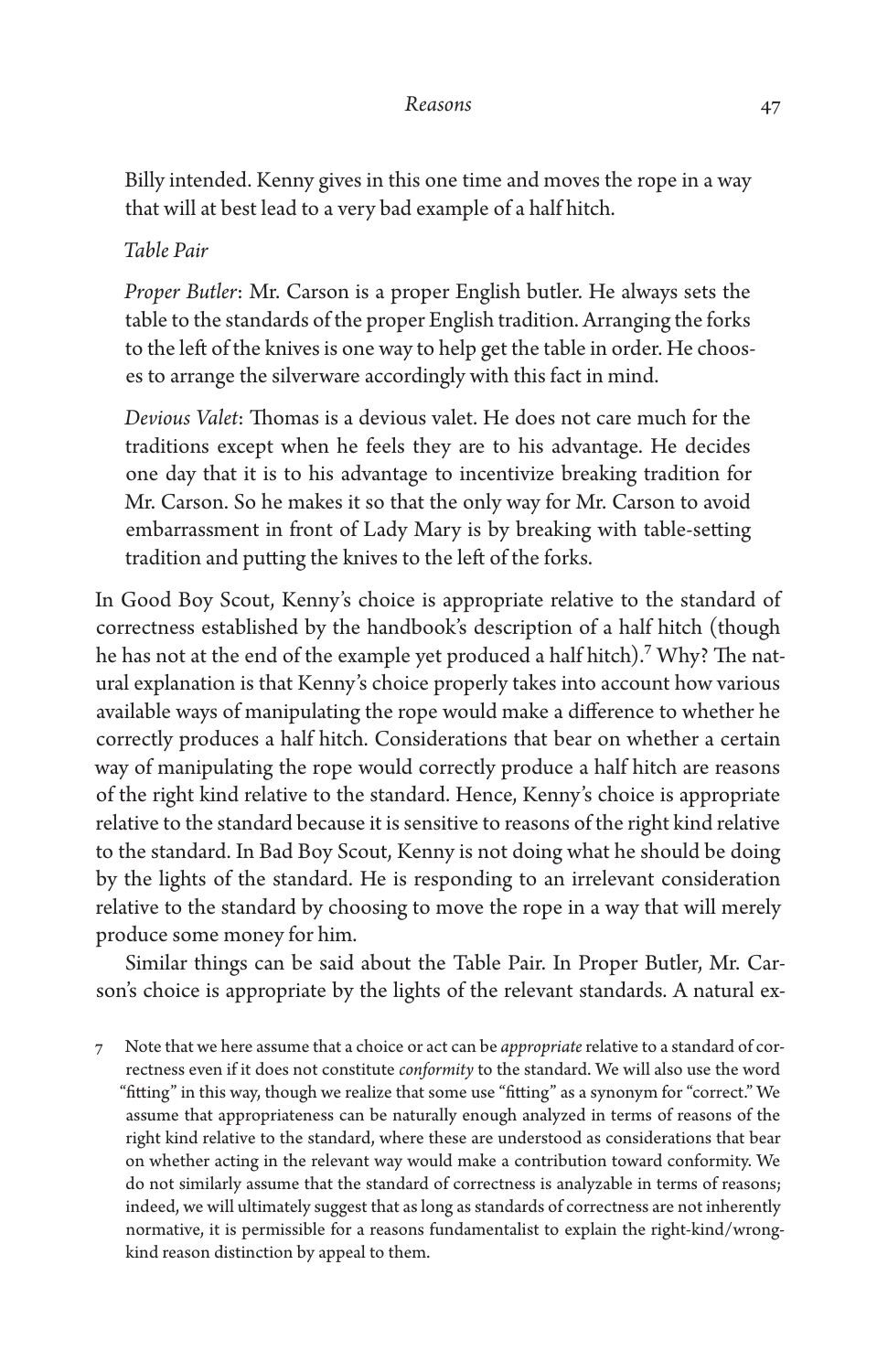planation is that he chooses for reasons that are relevant and good relative to the standard: he chooses to move the silverware in a way that will help him to set the whole table in the proper English way. In Devious Valet, Mr. Carson is led off the proper path by considerations that are irrelevant to the norms governing such arrangements.

These cases draw attention to a distinction that seems worth calling a distinction between reasons of the right kind and reasons of the wrong kind. Notice that this distinction is not just a distinction among motivating or explanatory reasons. Before Kenny decides to place the left portion over the right, there are various moves open to him. In choosing which move to make, there are facts to be borne in mind, like:

RR: Placing the left portion over the right is the most efficient way to complete the first step toward correctly tying a half hitch.

To those attempting a half hitch, RR recommends placing the left portion over the right at Kenny's stage. If it were causally possible to skip this step, RR might not conclusively recommend the move. Accordingly, RR's apparent force may vary depending on the causal possibilities. But assuming there is no way to skip the step, RR does conclusively recommend the move to the half hitcher. And it does so even if Kenny has not yet registered this fact, and hence is not among his motivating reasons.

To the extent, then, that it is plausible to call this fact a reason of the right kind, it seems not to be merely a motivating or explanatory reason. It is a consideration carrying a recommending weight that modulates the strength of the criticism that the half hitcher would face if he pursued a more cumbersome strategy. And the criticism need not be that he does not conform to the standard: he might eventually bumble into conformity. This fact suggests that the right-kind/ wrong-kind distinction at issue is not just a distinction between whether or not one is doing what conforms to the standard. Each choice and move can be assessed for a kind of appropriateness or fittingness relative to the standard. This appropriateness is a function of how well one is responding to considerations relevant to the attainment of the standard.

Observations of this kind make it plausible not just that there is an RKR/WKR distinction that everyone can and should acknowledge, but also that there is a task worthy of everyone's attention: the task of explaining why certain considerations are relevant to this distinctive kind of criticism, while others are irrelevant despite having great, even conclusive, normative significance. Indeed, this task is compulsory for anyone interested in the grounds of the criticism. Again, it is plausible that whether a move would be the most appropriate move relative to the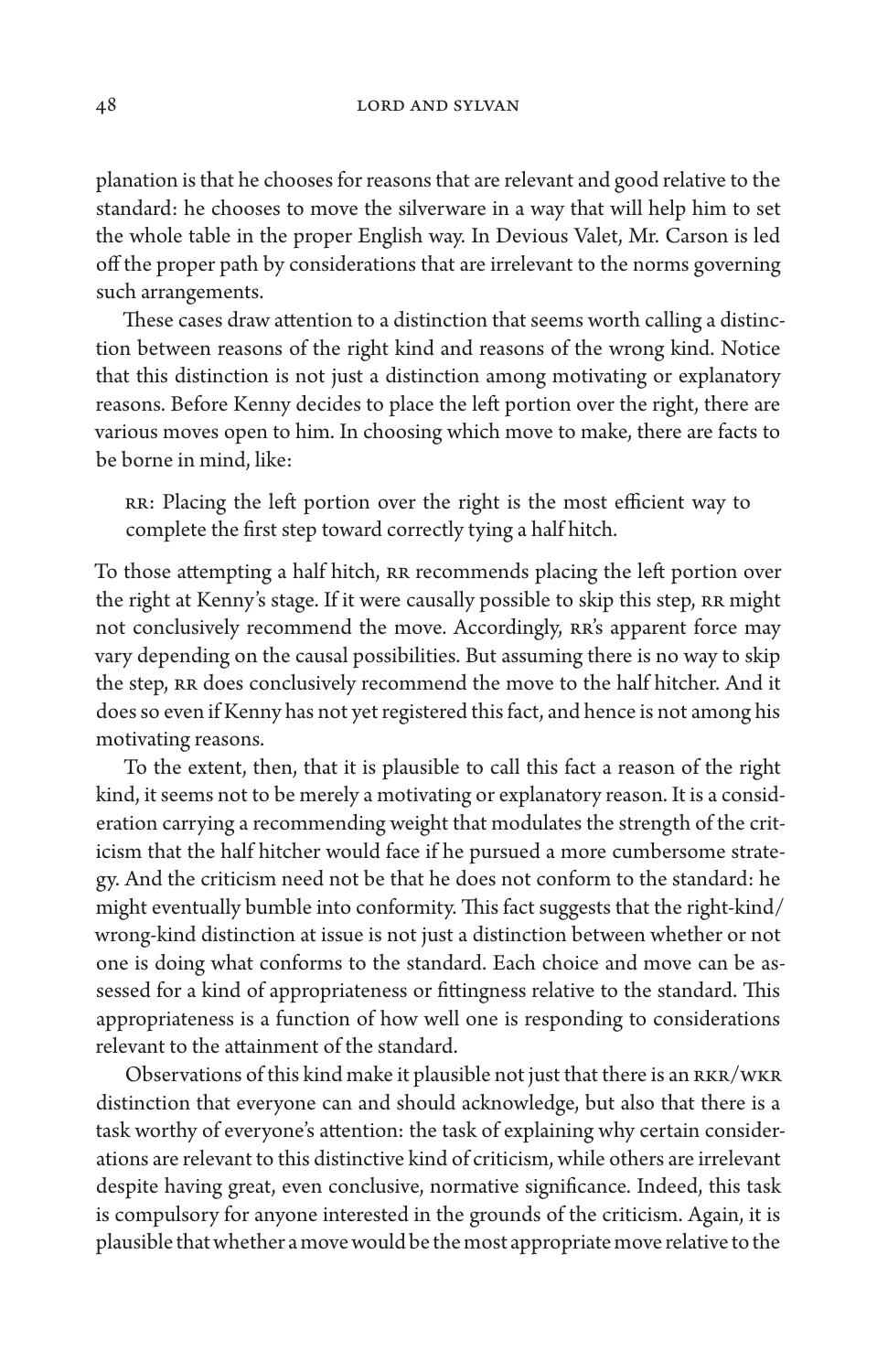standard is determined by whether it is the move most strongly recommended by these considerations, where some considerations can recommend with less than sufficient force (e.g., *this move would help a bit (though others are more helpful)*)*.* 

Of course, this task does not look daunting: the difference is clearly tied to the bearing of the considerations on whether one would meet the standards that constitutively govern the activity. Precisely this fact, one might hope, saves reasons fundamentalists from their problem. For, one might hope, their problem can then be solved as a special case of this easier and more general problem.

Appreciating this point, Schroeder uses the generality of the problem as inspiration for a particular account of what it is for something to be a right kind of reason.<sup>8</sup> According to this account, the right kind of reasons are always relativized to *activities*. They are the reasons that everyone engaged in the activity has *in virtue of* engaging in that activity. More officially:

*Activity*: What it is for *r* to be a right kind of reason to *φ* relative to some activity *a* is for *r* to be a reason for anyone engaged in *a* to *φ* in virtue of being engaged in *a.* 

Activity is poised to make plausible extensional predictions. It does not seem like *anyone* tying knots has the reason provided by Billy—only Kenny does. But anyone tying Boy Scout knots does have the reasons provided by the book. The nature of Boy Scout rope tying seems to guarantee this. Similarly, not all the good butlers have the reason provided by Thomas—only Mr. Carson does. But all butlers have the reasons provided by tradition. The nature of butlering seems to guarantee this.

There are two basic thoughts behind Activity. First, wrong-kind reasons are not tied to the nature of the activities in the right kind of way. Second, there is something too local about wrong-kind reasons. Extensional predictions aside, we think that there is something very powerful behind these thoughts. The wrong kind of reasons do not essentially bear on whether one is helping to fulfill the aim of the activity, while the right kind of reasons do, and are considerations that everyone engaged in the activity ought to consider on pain of meriting a kind of criticism. Although we regard these thoughts as genuine insights, we will not assume that Activity in particular is true.<sup>9</sup> We merely assume in what follows

- 8 Schroeder, "Value and the Right Kind of Reason."
- 9 We will also not be assuming Schroeder's account of what it takes for *r* to be a reason for anyone engaged in *a* in virtue of being engaged in *a*. In fact, we think that Sharadin shows that Schroeder's view cannot work ("Schroeder on the Wrong Kind of Reasons Problem for Attitudes" and "Reasons Wrong and Right"). We, like Sharadin, think that this sort of agent neutrality should be explained in terms of the constitutive standards of the activity (although in personal communication Sharadin reports he now thinks appealing to con-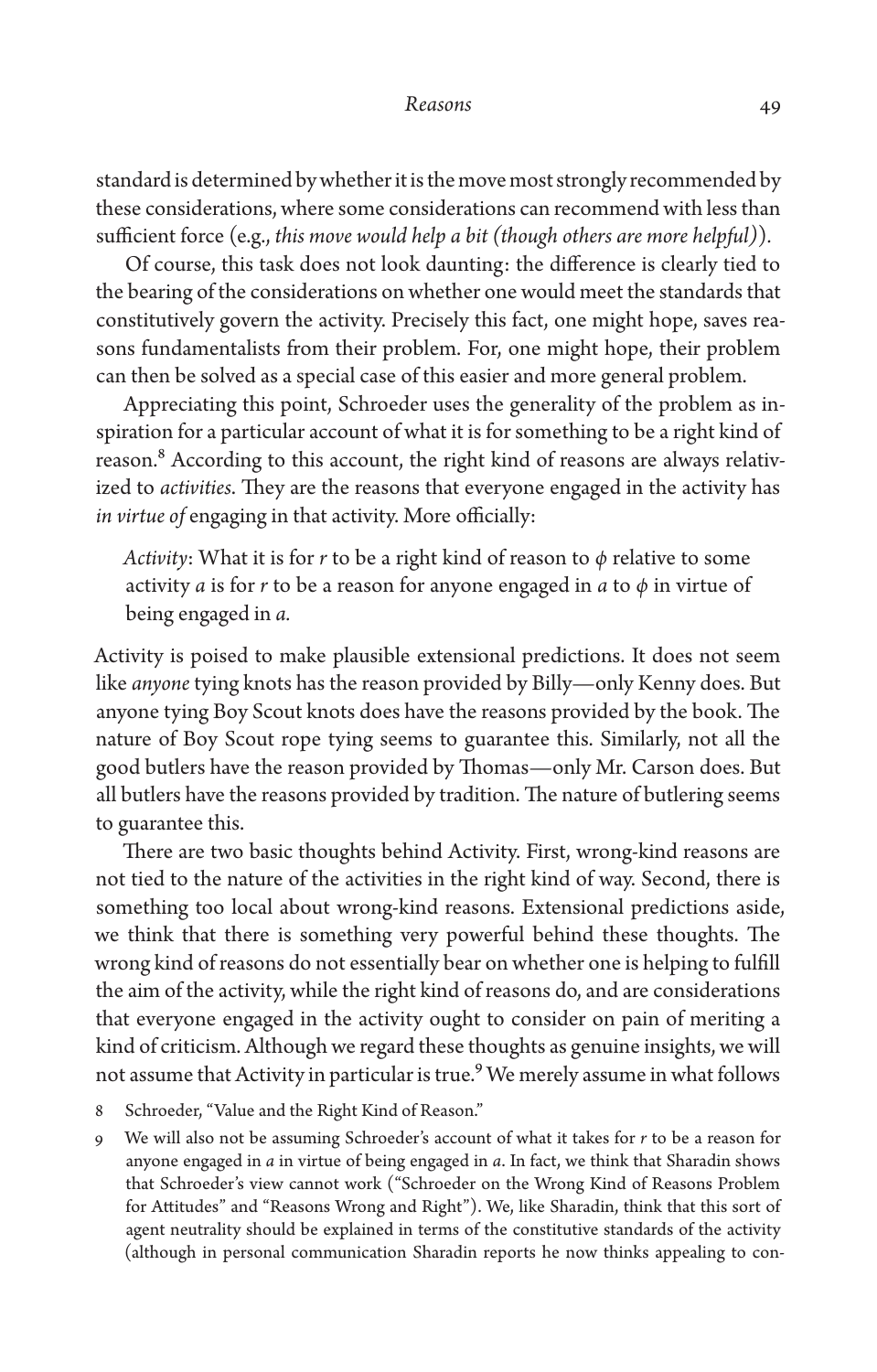that some account that vindicates these insights has to be right, and Activity is at least a good stab in the right direction.

Before proceeding further, it is worth considering an objection to Activity in order to highlight what we will be assuming. The objection is that Activity puts the cart before the horse by insisting that what is fundamental are the activities; what is fundamental, according to the objector, are the reasons themselves. We can then derive activity-types from the reasons however we wish. For example, the objector might insist that what is fundamental to epistemic normativity are reasons for certain reactions. The activity of believing will then just be whatever activity purports to be sensitive to such reasons.

Reflection on standard buck-passing accounts of value encourages this objection. For such accounts appear to proceed on the assumption that what is fundamental are the reasons for various reactions. Once those reasons are picked out, we can then determine the activities (if we are so inclined). Activity denies that this is the order of explanation. Instead, it holds that the activities come before the (right-kind) reasons. The nature of the activities themselves determines the right-kind reasons.

While we recognize that this picture is natural—especially upon reflection on the basic structure of buck-passing accounts of value—we think that it ultimately misses the key lessons of the WKR problem. The fundamental lesson of the WKR problem is that *something* must be said in order to pick out the facts that are the reasons that serve in analyzing properties like value. This lesson of course does not force us to Activity. But once this point is appreciated, the virtues of Activity become apparent, for it does seem plausible that there is a *correlation* between certain activities and the right-kind reasons. When you couple this fact with the need to explain why right-kind reasons are right-kind, it starts to look appealing to think that the nature of the activities are what explain why the rightkind reasons are right-kind.

That said, we are not endorsing Activity. We are only endorsing four commitments that Activity helps to illustrate: first, that we need an explanation of what makes right-kind reasons right-kind; second, that one can draw the right-kind/ wrong-kind distinction wherever there are standards of correctness; third, that the WKRs are wrong-kind in virtue of not being tied to the standards in the right way; fourth, and finally, that the RKRs are not local and idiosyncratic—rather,

stitutive standards is too constrictive). We suspect Schroeder does not go for this because he is afraid that this will be smuggling normative notions into his account of RKRs, which would in turn undermine his fundamentalism. We think that this is a mistake because it is a mistake to think that constitutive standards are genuinely normative. This will be spelled out in more detail below (see especially section 3.2).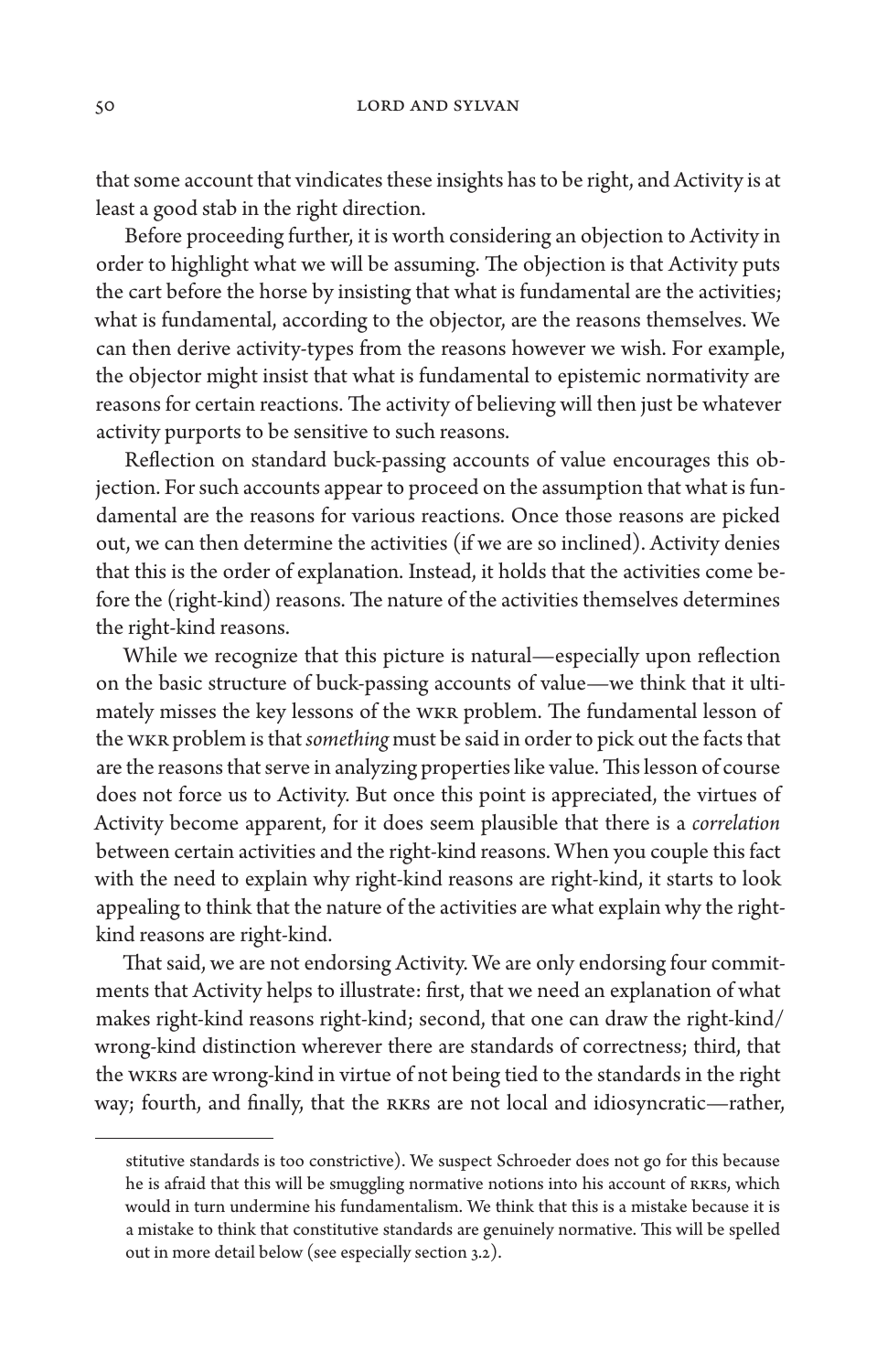they are reasons shared by those who are tied to the standards in some relevant way.10 Since Activity illustrates the last three commitments so nicely, we will largely proceed as if it is true. This is merely for the sake of concreteness and simplicity. Assuming a concrete view will make it easier to state the problems at the heart of the paper.

Given these commitments, however, we must conclude that not all RKRs are normative reasons. For standards of correctness *per se* are normative only in an anemic sense. They set up some standard, but not all are genuinely normative. Explaining the distinction between anemic and genuine normativity is a hard task, but there are clear examples on either side: norms of etiquette and grammar, on the one hand, and epistemic norms, prudential norms, and moral norms, on the other.<sup>11</sup> All we assume here is that being a standard of correctness is not sufficient for being genuinely normative. This claim is one that even fundamentalists who think normativity comes fairly cheaply can embrace, for no fundamentalists would think there is necessarily a good reason to satisfy any standard whatsoever (though some believe in a vaster array of reasons than others). Yet it seems all standards generate a distinction between right-kind and wrong-kind reasons. So, for the standards that are not genuinely normative, we get RKRs that are not normative reasons.

To see this point vividly, consider cooking. There are many standards of correctness that purport to govern the cooking of *cacio e pepe* (a Roman pasta dish—literally, "cheese and pepper").<sup>12</sup> For there are loads of recipes for making this dish. Many of them conflict. For any given standard corresponding to a recipe, there will be RKRs to do certain things—e.g., to add extra cheese table-side. But—and here is the important point—not all of these RKRs are normative reasons, even for those who are engaged in the cooking of *cacio e pepe.* As any self-respecting Roman will tell you, many of these recipes lead to inferior *cacio e pepe.* The RKRs associated with those standards plausibly have no more genu-

- 10 We are fine with one reading our conclusion in this section conditionally. *If* one accepts these commitments, *then* it is plausible that not all right-kind reasons are normative reasons. Establishing this conditional would still be an important result given that prominent views accept the commitments.
- 11 Perhaps the most famous invocation of the difference between genuine normativity and anemic normativity is Foot, "Morality as a System of Hypothetical Imperatives." For further discussion, see Wodak, "Mere Formalities"; Parfit, *On What Matters*; Copp, "Moral Naturalism and Three Grades of Normativity"; Woods, "The Authority of Formality"; Baker, "Skepticism about Ought Simpliciter"; Plunkett and Shapiro, "Law, Morality, and Everything Else"; and McPherson, "Against Quietist Normative Realism."
- 12 In Errol Lord's opinion, it is the most delightful thing one can put in one's mouth when it is prepared well.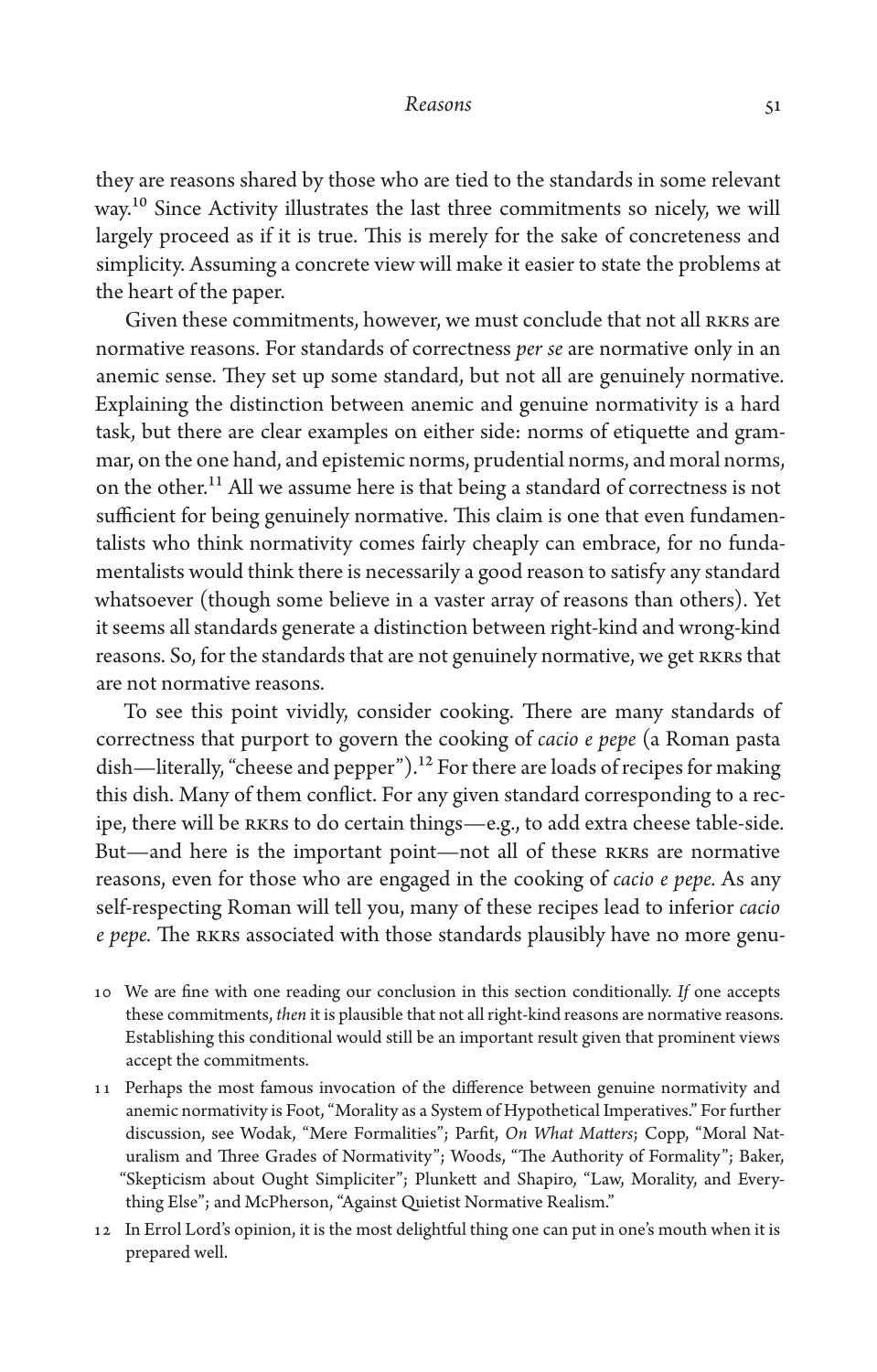inely normative significance than other anemic standards, such as the norms of etiquette and grammar.

It does not follow from this point that the right-kind/wrong-kind distinction that all should acknowledge is not a distinction in *reasons*, as we will again emphasize in section 1.4. There is a criticism to which one is open in ignoring considerations relevant to satisfying the standards of correctness governing an activity. And these considerations have weights linked to their bearing on how well one would be satisfying the standards that govern the activities, in the attributive-value sense of "well." They hence have the functional profile of reasons: they are recommending considerations with weights whose balance determines a kind of criticism. But the genuine normative significance of both the criticism and the considerations that help to explain it is as much an open question as the normativity of criticisms of instrumental rationality and of the subjective reasons associated with requirements of instrumental rationality (which we also assume are indeed reasons, though perhaps not always normative reasons if Humeanism is false!).

Indeed, there is pressure for the reasons fundamentalist who wants to write off the WKR problem as everybody's problem to insist that this distinction is a distinction among reasons. For the mere fact that a more general wrong-kind/ right-kind distinction can be drawn does not show that there is a problem that everyone faces parallel to the WKR problem. A genuine analogue of the problem would arise only if there were a kind of assessment that ought to be understood as determined by the balance of considerations worth calling "reasons." For only if there is independent reason for everyone to analyze some form of assessment in terms of reasons of the right kind would it be true that there is a WKR *problem*  for everyone. It is not enough that there be a distinction that everyone can understand. For there might be a special obligation for certain theorists to explain this distinction owing to their need to invoke it in their theory, and only this fact generates a problem.

The upshot is that the generality of the WKR problem shows that not all RKRS are normative reasons, for some standards of correctness are normatively anemic. These standards generate RKRs that are not plausibly normative reasons. So, in order to determine which considerations are relevant for reasons-based analyses—in order to figure out what the normative reasons are—one has to determine which RKRs are normative reasons, and why they are normative reasons. This is the Right Kind of Reasons Problem*.* It has the same form as the WKR problem, for that too is a problem concerned with differentiating some favorers from others. It is widely assumed that once we sort the wrong-kind favorers from the right-kind favorers, we will know which favorers to appeal to in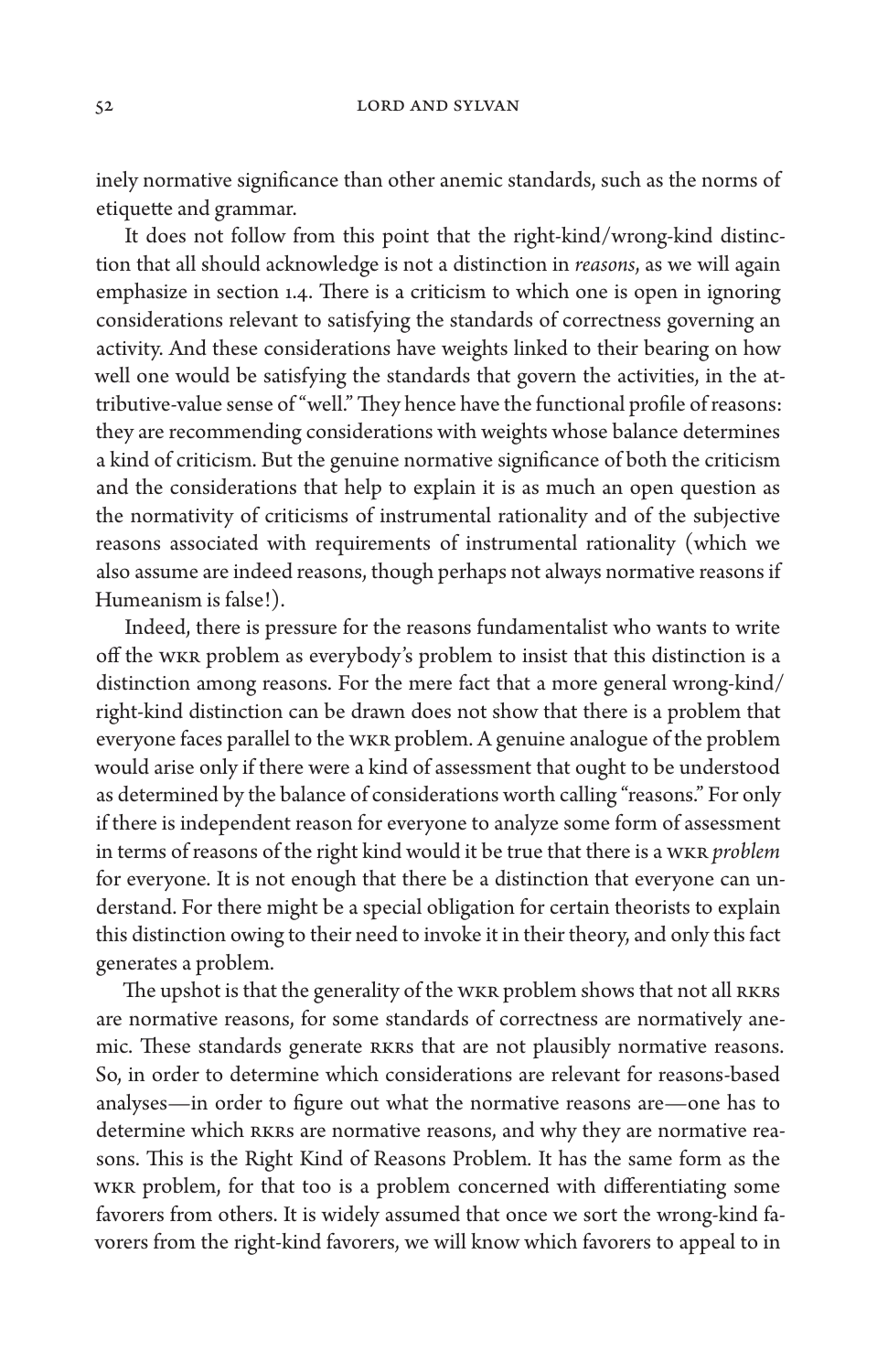reasons-based analyses. We have argued that this is false; we also need to know which right-kind favorers flow from robustly normative standards. To provide this story is to provide a solution to the RKR problem.

## *1.2. How to Solve the Right Kind of Reasons Problem*

We agree that the WKR problem is everybody's problem. For similar reasons, we think that the RKR problem is everybody's problem.13 In this subsection we will provide a schema for solving it.

Recall how we got stuck with the WKR problem. We start trying to analyze complex normative properties in terms of normative reasons. We then see that there are some facts that seem to recommend reactions in the wrong way. This observation leads us to search for an account of what it is for a fact to recommend a reaction in the right way. But as it turns out, a fact can recommend in the right way and yet *still* not be a normative reason. So, solving the WKR problem is not sufficient for being in a position to pick out the normative reasons that are supposed to be analyzing the complex stuff. This extra problem is the RKR problem.

To solve the RKR problem we need to carry out two extra steps. First, not only do we need an account like Activity, we also need an account about which activities are normatively relevant.<sup>14</sup> That is, we need to know which activities, if any, are such that the RKRs associated with those activities are necessarily normative reasons. Once we have an account of this, we will be in a position to determine which favorers can figure in reasons-based analyses. We call the problem of determining which activities are robustly normative the *Normativity Problem*. Solving this problem is the first step toward solving the RKR problem.

In order to solve the Normativity Problem, one must have a story about which activities are normatively relevant. Now, we recognize that there are some obvious candidates: believing, intending, and desiring, for example, will plausibly be on the list. The hard part is not coming up with a *list* of activities that are normatively relevant. So solving the Normativity Problem does not look that daunting. However, it is harder to give an account of what these activities have in common that makes them normatively relevant. We call this the *Rationale Problem*. Solving the Rationale Problem is the second step toward solving the RKR problem. With a solution to both the Normativity and the Rationale prob-

- 13 As we mentioned above, we are happy to weaken this to the claim that the RKR problem is a problem for everyone who accepts that the right view of RKRs has the four features we elucidate in section 1.1.
- 14 Again, we will speak of activities because we find it illuminating. One need not appeal to activities *per se*. One could also appeal to standards of correctness or perhaps some other notion that plays the role that activities play in Activity.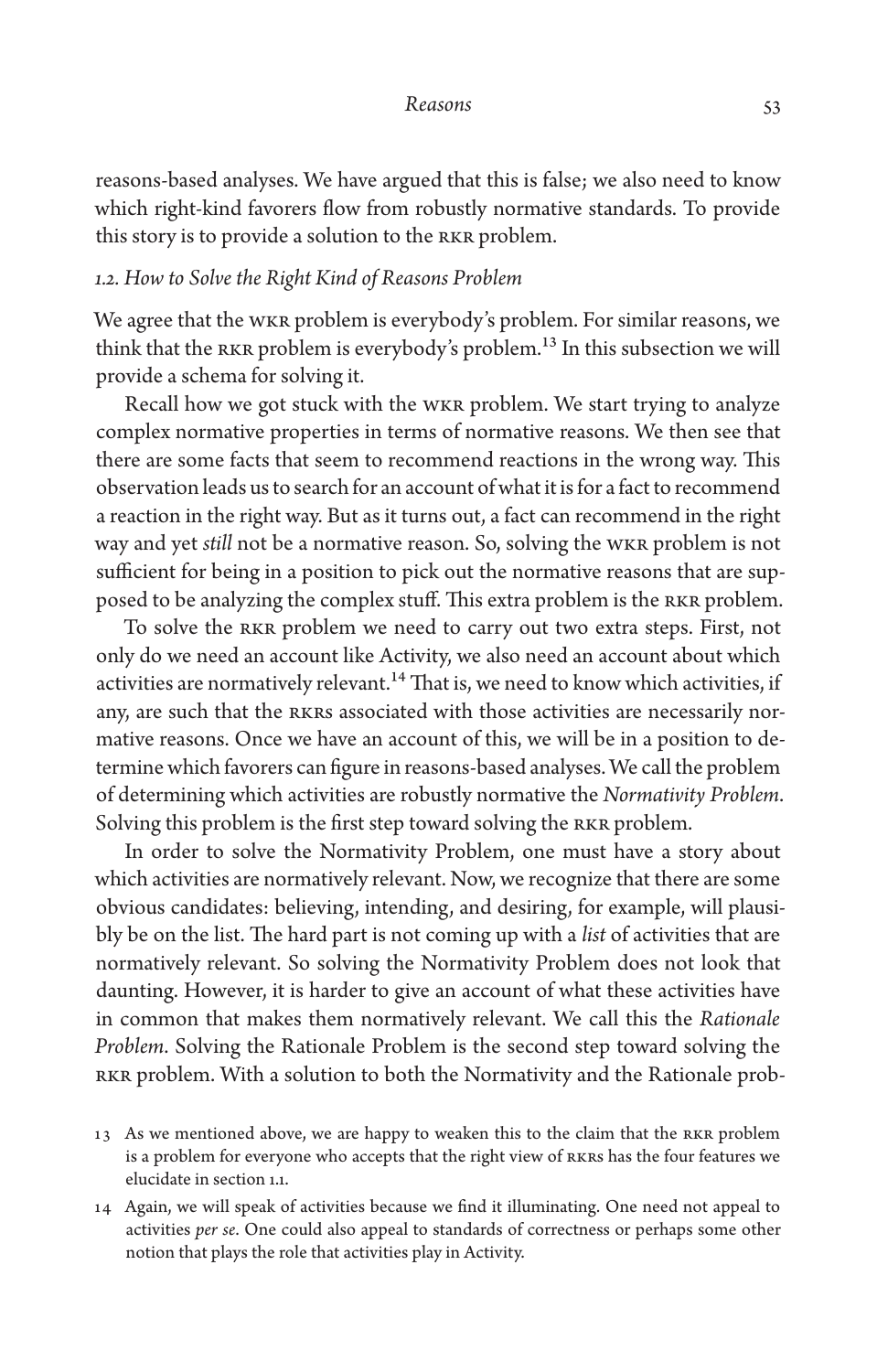lems, one will have an account of which activities are robustly normative and an explanation of why *those* are the robustly normative activities.

So far problems have only multiplied. We started off with the WKR problem. Now we have the RKR problem, which naturally breaks down into the Normativity Problem and the Rationale Problem. As we have said, the WKR and RKR problems are structurally on all fours. They are problems for everyone interested in using normative reasons to analyze normative phenomena. Further, fundamentalists face both problems in full generality. In other words, the success of the fundamentalist's entire metanormative theory hinges on solving both problems. Without a solution to both problems, the fundamentalist lacks the resources to even get going. This makes it all the more unfortunate that the fundamentalist has a particularly hard time solving the RKR problem. We will see this shortly. First, though, we will elucidate the RKR problem more by considering an analogous problem that only targets buck-passing about value. This will naturally lead to an attempt to dismiss the problem out of hand. After dismissing that dismissive response, we will explain why the fundamentalist has a particularly hard time solving the RKR problem.

# *1.3. Analogous Problems for Buck-Passers about Value Simpliciter*

To further understand the RKR problem, it is helpful to compare it to an analogous but more local problem for a particular fundamentalist analysis—namely, the buck-passing account of value *simpliciter*.15 In examining this more local problem, we will discover some points that help address a dismissive response to the RKR problem, which we rebut in the next subsection.

According to the simple buck-passing account of value *simpliciter*, what it is for *X* to be valuable *simpliciter* is for there to be sufficient reasons to have some pro-attitude toward *X.* This simple account, of course, faces the WKR problem. But as Schroeder points out, it is plausible that everyone should accept a buck-passing account of certain evaluative properties, like enviability and amusingness. He concludes that for this reason the buck-passer is off the hook.

Although considering properties like admirability and enviability points to a WKR/RKR distinction that everyone should want to explain, life is harder for buck-passers about value *simpliciter* for this very reason. The problem cases that arise for these accounts point to a notion of a right-kind reason and a correspond-

<sup>15</sup> We do not assume that reasons fundamentalists are committed to the existence of value *simpliciter*, or that buck-passing accounts of value are exhausted by buck-passing accounts of value *simpliciter*. We focus on this case to explain the kind of problem we are raising, which could also be raised for buck-passing accounts of goodness-for (though perhaps not for accounts of attributive goodness, which is not clearly normative).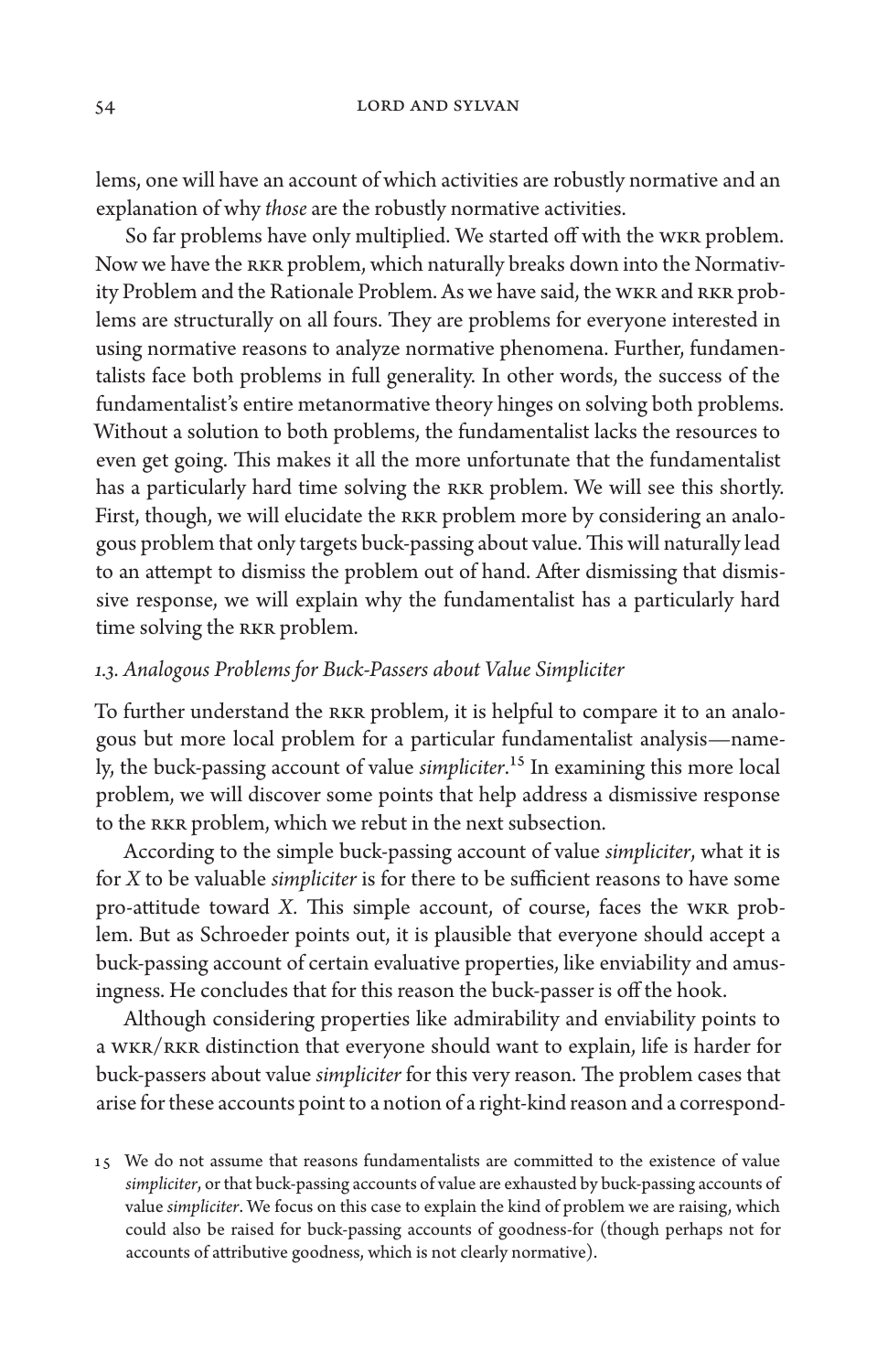ing notion of fittingness unsuited for underpinning a buck-passing account of value *simpliciter*. This suggests that the real problem for buck-passers—that of explaining why certain reasons are relevant to the grounding of value *simpliciter* and others are not—remains even after they produce an adequate account of the WKR/RKR distinction. This is the localized version of the RKR problem.

To see this clearly, consider first the example of "amusing." Close cousins to famous points made by Justin D'Arms and Daniel Jacobson bring out the challenge.16 The key point is that the notion of a right-kind reason that makes the following analysis true is insensitive to goodness and badness *simpliciter*:

*Amusing*: What it is for *X* to be amusing is for there to be right-kind reasons to be amused by *X.*

The features of a joke or situation that make it amusing may well be features that make it bad *simpliciter*. There is something funny about someone repeatedly making a prudentially bad kind of mistake (this is the whole idea of slapstick comedy), and about absurd and incongruous instantiations of badness (imagine a house being struck by lightning one hundred times in a row). Fans of dark humor will find the absurd badness of the world funny in itself. On a natural first reading of the buck-passing account, this seems impossible. For the buck-passing account holds that the features we have reason to have pro-attitudes like amusement toward are good *simpliciter* (and in virtue of the fact that we have such reasons). This appears to ignore the role that the internal standards of funniness play. In particular, it seems to ignore that those standards seem insensitive to goodness and badness *simpliciter*. Those standards only care about humor, as it were. They embrace it wherever it is found, even in the bad.

One could try to deny that these things are amusing. But to do so would, as D'Arms and Jacobson stress, involve pointing to features that are wrong-kind reasons relative to the standards that spell out what it takes for something to be funny. That is, to think that these things are not funny simply because they are bad *simpliciter* is akin to thinking something is not funny because it is morally bad. It is to point to wrong-kind reasons relative to the standards governing funniness. Our point, again, is that the standards governing funniness are not directly sensitive to goodness and badness *simpliciter*. This is a cousin of D'Arms and Jacobson's point that the standards of funniness are not directly sensitive to moral badness/impermissibility.17

- 16 See D'Arms and Jacobsen, "The Moralistic Fallacy."
- 17 It is worth spelling out the exact relationship our point has to D'Arms and Jacobson's main point. Their main point is that it is a conceptual mistake to think that the fact that something is morally bad/impermissible is a reason not to be amused. We are making a parallel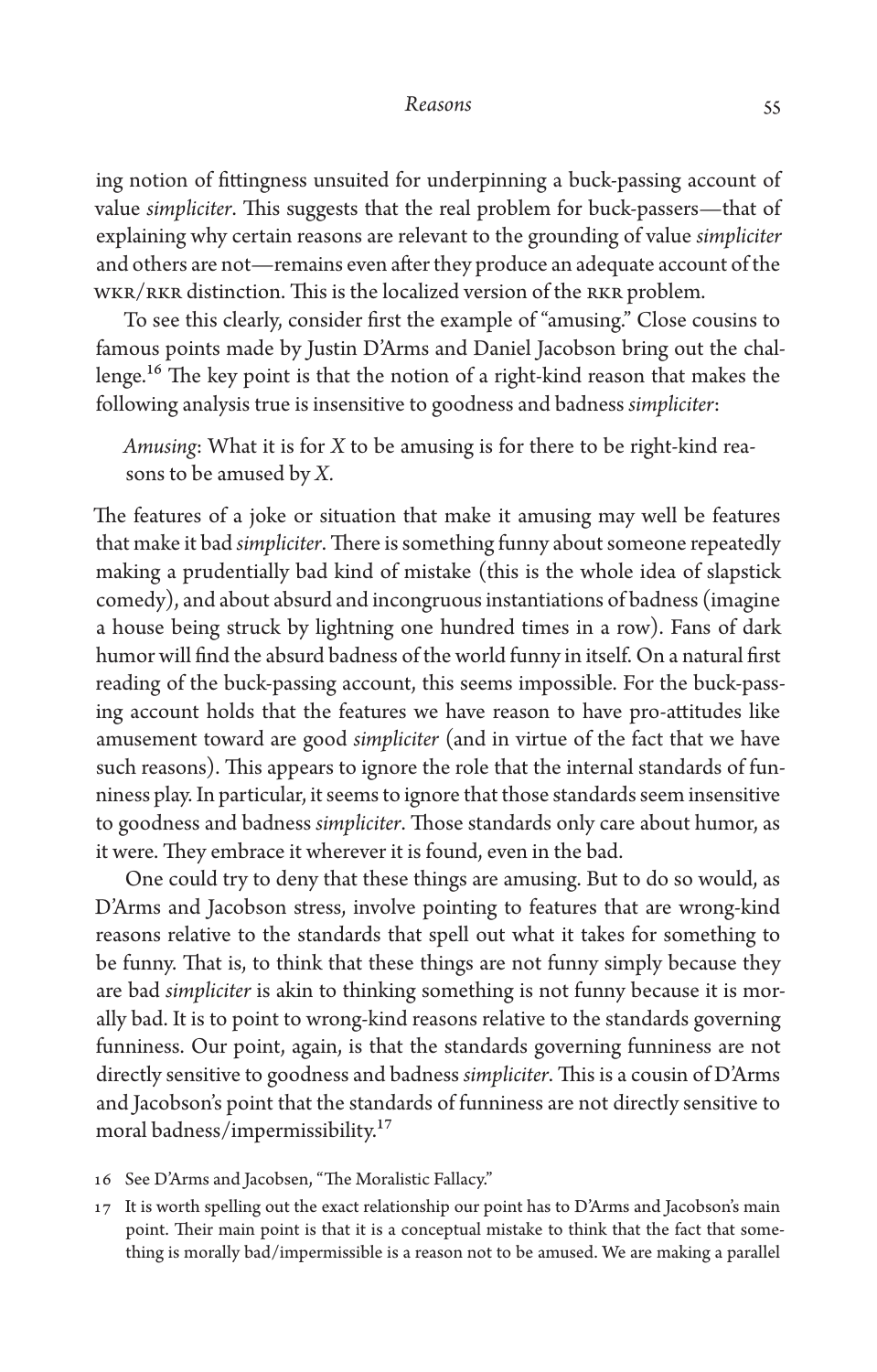Importantly, this is not a local point about amusement. It is plausible that emotions present their objects as meeting or failing to meet some standard of correctness, in some sense of "present." But it is easy to imagine emotions that present their objects as meeting standards of correctness that fail to line up with anything good or bad *simpliciter*. More familiar emotions provide further examples. Consider emotions like *shock* at *x* and their corresponding correctness conditions (i.e., *x*'s being *shocking*). Or if you do not like that example, consider religious emotions like *penitence*, which is fitting only if one has sinned. There are conditions under which these emotions are fitting, but from this nothing follows about whether anything of normative significance is encoded by these feelings.

It is easy to imagine other possible emotions that would illustrate the same moral. We might not have names in ordinary language for some of these emotions. But we may have other signs—consider an emoticon with someone wearing sunglasses giving a thumbs-up, which represents that to which it is responding as *cool*. One could imagine parallel emoticons for *fly*, *swag*, *rad*, etc. Supposing that we could coin words for these emotions of the form EMOT, we could imagine corresponding adjectives of the form EMOT-able. Right-kind reasons for EMOT-ing *X* will be evidence that *X* is EMOT-able. But the EMOT-ability conditions will be given by a standard of correctness that may not map onto anything of value or disvalue *simpliciter*.

What these reflections suggest is that we need a distinction between rightkind and wrong-kind considerations in favor of pro-attitudes and con-attitudes that flows from their built-in standards, without regard to whether these standards track value *simpliciter*. But if so, then the following revised version of the buck-passing account is false:

*Right-Kind Buck-Passing about Value* Simpliciter: *X* is valuable (/disvaluable) *simpliciter* iff there are sufficient right-kind reasons for having some pro-attitude (/con-attitude) toward *X.*

We can see that this cannot be right by thinking about cases like amusement, enviability, and shock. Amusingness, enviability, and shockingness do correlate

point against a reply the buck-passer might give to our suggestion that features that are bad *simpliciter* cannot be funny. To give that response is to ignore the fact that the standards that govern what is funny do not analytically rule out that features that are bad *simpliciter* are funny in virtue of being bad *simpliciter*. We are also making a point that goes beyond D'Arms and Jacobson's—namely that paying attention to the internal standards of amusement puts pressure on the buck-passer to explain which pro-attitudes count. This is because our point about amusement shows that amusement is not a pro-attitude that should ground goodness *simpliciter*. This illustrates the buck-passer's analogue to the Normativity Problem by showing that she has the task of telling us which pro-attitudes count.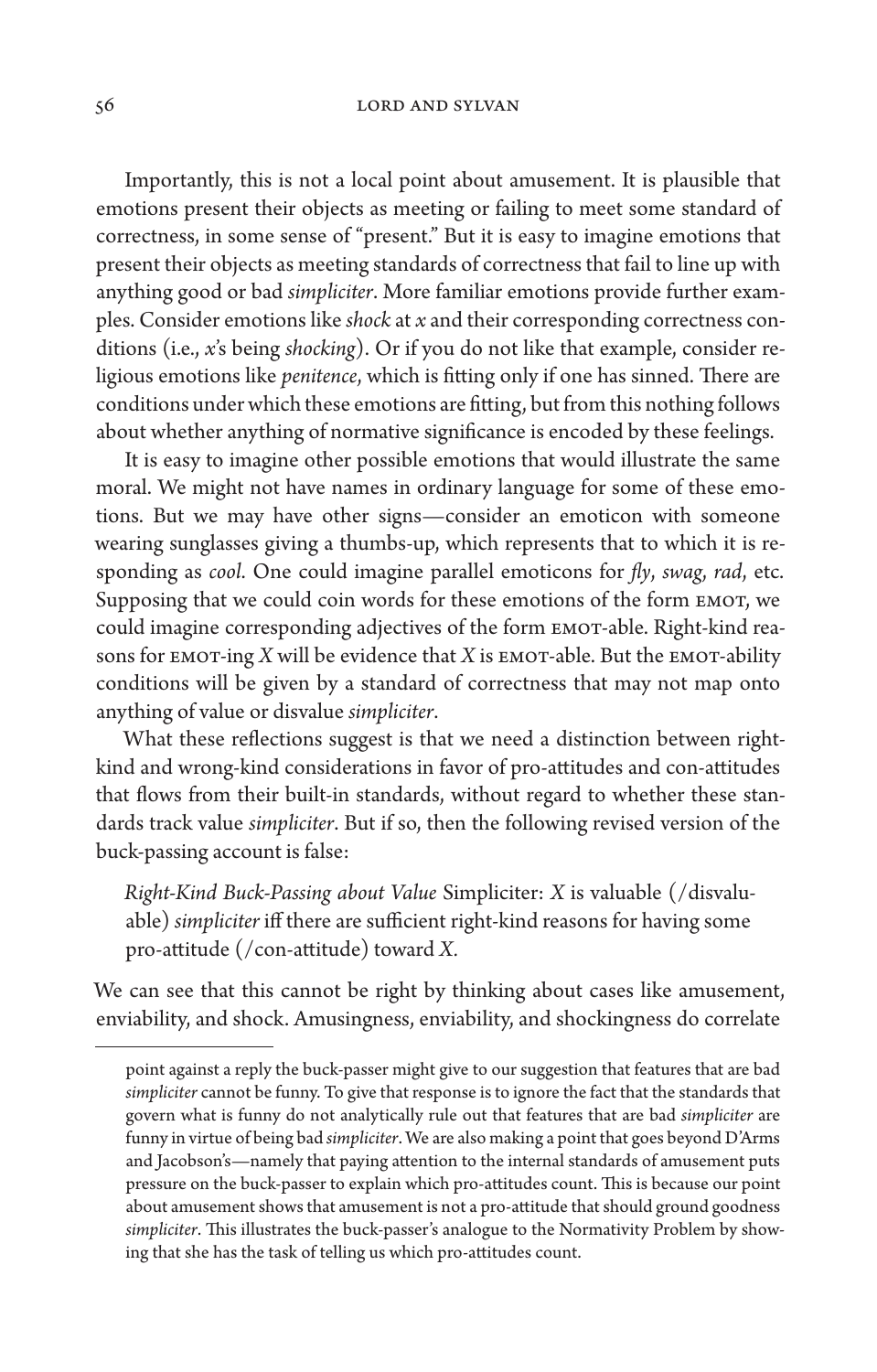with right-kind reasons for the attitudes of amusement, envy, and shock. But there is an open question about whether these properties are values/disvalues *simpliciter*. If so, we should reject Schroeder's case for getting buck-passers about value *simpliciter* off the hook. Perhaps everyone should expect there to be a solution to the WKR problem for "amusing" and "shocking." But it will not give the buck-passer everything she needs. It actually shows that she needs more than the general distinction between WKR/RKR for pro-attitudes. She also needs to tell us which pro-attitudes are relevant to the analysis of value *simpliciter*.

The buck-passer about value *simpliciter* now faces two problems. First, she must tell us which pro-attitudes are such that right-kind reasons for them ground value *simpliciter*. This is her analogue of the Normativity Problem. Second, the buck-passer must explain what these attitudes have in common, such that the presence of sufficient RKRs for bearing them to *X* entail that *X* is valuable. This is the buck-passer's analogue of the Rationale Problem.

Notice that the first problem differs from a superficially similar "problem" sometimes mentioned for buck-passers. It has, of course, always been a *question* for buck-passers which pro-attitudes are the ones to which they should at bottom appeal. Sometimes this question is regarded as raising a problem. But there is not a problem—just an interesting question—until it is shown that not all rightkind reasons for pro-attitudes are value-grounding in the robust sense of "value" that buck-passers were originally trying to analyze. But we can see from reflecting on the generality of the WKR problem that not all right-kind reasons for pro-attitudes are value-grounding in that sense. Hence, it is incumbent on buck-passers to solve their analogues of the Normativity and Rationale problems.<sup>18</sup>

## *1.4. Dismissing a Dismissive Response*

Reflection on the foregoing special case helps address a dismissive response to our problems. One might have imagined some reasons fundamentalists, such as Parfit or Scanlon, agreeing that there is a right-kind/wrong-kind distinction that arises relative to any arbitrary standard of correctness, but insisting that this distinction is not necessarily a distinction *among reasons*. The right-kind considerations that we are claiming are not normative reasons are, these theorists might

18 One option, of course, is to insist that the pro- and con-attitudes that play the relevant theoretical roles in the buck-passing account are primitive. This would sidestep the local versions of the Normativity and Rationale objections raised here. We have two things to say about this. First, this would not show that the problems are not problems for the buck-passer. Indeed, to accept this form of primitivism is a way of accepting that there is a problem. Second, primitivism is the option of last resort. We should investigate whether there are viable explanations before we become primitivists. We think that there are views that offer explanations. We explore some below.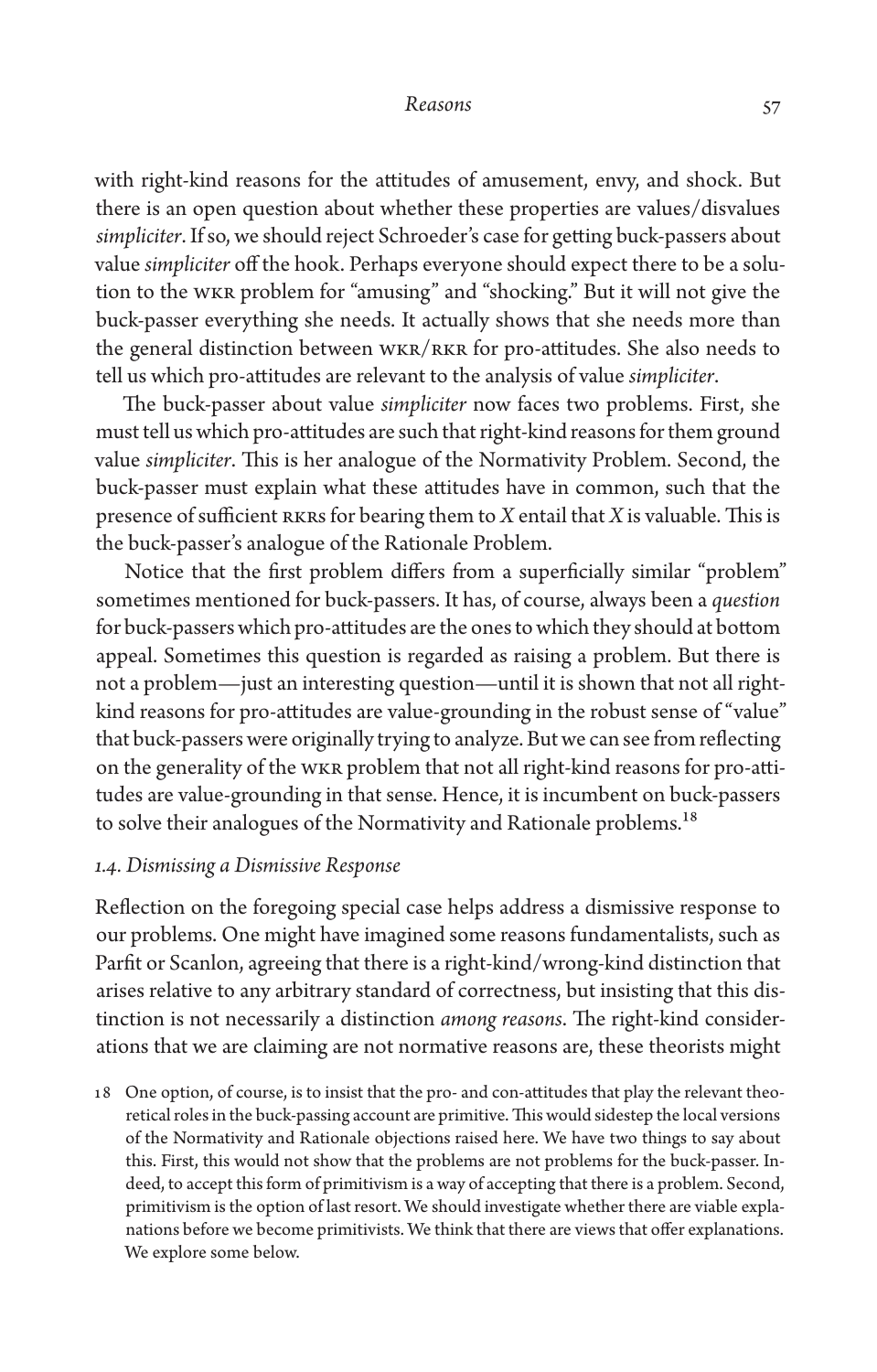claim, *not reasons at all*. So, these theorists might insist that they do not have to say which attitudes or activities are relevant. Call this the *dismissive response* to the RKR problem.

Before giving our main response to this reply, it is worth noting that this reply is not available to all fundamentalists. Primitivist fundamentalists like Parfit and Scanlon can make this move, but fundamentalists like Schroeder who are also Humeans cannot. Schroeder does think—unsurprisingly, given his Humeanism—that one can have reasons to fulfill the aim of some activity simply in virtue of being engaged in that activity. If one is trying to tie a knot, one presumably wants the knot to be tied and that desire just does, on a Humean view, generate certain reasons. (We will return to this below.) While Parfit and Scanlon might deride activity-relative reasons, such derision would be theory-driven and, we think, not terribly convincing.

More importantly, the Dismissive Reply is implausible as a response to the localized problem for the buck-passing account. Some reasons fundamentalists might antecedently have been fine denying that right-kind considerations in an activity governed by some standard of correctness are right-kind reasons in that activity. But it is not plausible to deny that the amusing properties of a joke are reasons to be amused by it. It makes good sense to be amused by things that are amusing, whatever else might be said about one's amusement. The properties of a joke can also provide more or less of a case for being amused, and hence play a contributory favoring role, as reasons do. We see no theory-neutral reason to deny the strong intuition that if a joke is amusing, there are reasons to be amused by it. Since features that are bad *simpliciter* are not necessarily right-kind reasons not to be amused (and some things may be amusing *because they are absurdly bad*), the funny-making features will not be relevantly defeated by other rightkind reasons. So, the point remains there: sufficient right-kind reasons for some pro-attitudes do not generate value *simpliciter*.

It is worth emphasizing that the point we are making here is a more local one that is intended to clarify the structure of our main point. Although it is structurally parallel to our main point, it is not the same point. What we are arguing here is that the existence of sufficient reasons of the right kind for having a pro-attitude toward *X* does not imply that *X* is valuable *simpliciter*. Even if one were to agree that the reasons in these cases are genuinely normative, our conclusion here would remain. It is unclear that being amusing entails being good *simpliciter* to any degree or in any way, or that being enviable entails being good *simpliciter* to any degree or in any way. We do not think it is plausible to claim that a deeply unequal world would be good in a way because it would entail that some people are enviable, where this is a way of being good. (For this reason, the analogue of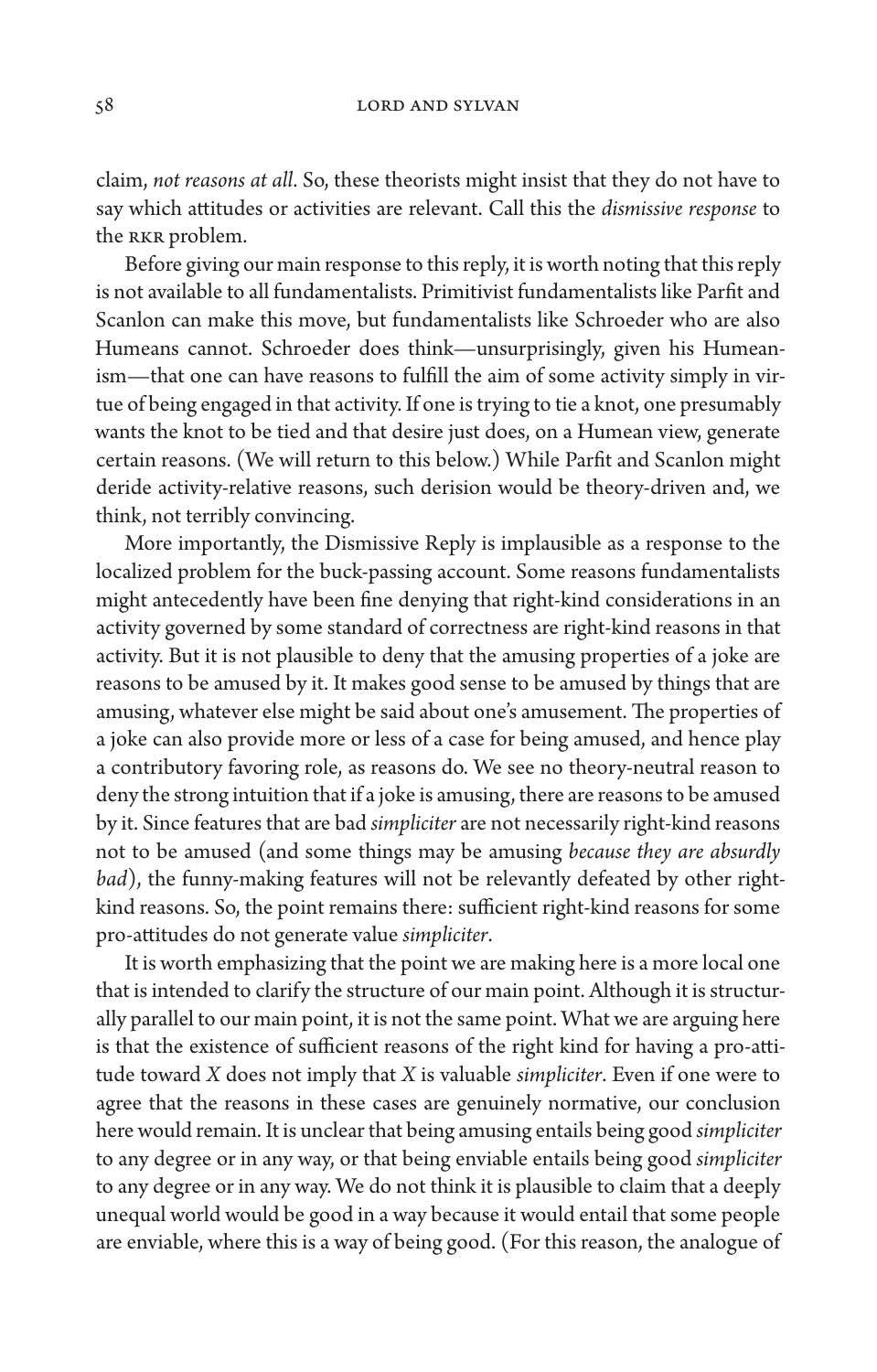our Normativity Problem presently under discussion might be better called the *Value Problem*.)

Accordingly, the problem here is to explain which right-kind reasons for pro-attitudes are relevantly value-grounding, given that not all are. We think this problem is illuminatingly analogous to the problem of explaining which rightkind reasons in general are relevantly normativity-grounding. But the main difference between the problems simply reinforces the strength of the original Normativity and Rationale problems. For the assumptions needed to get these problems going are much more minimal. While there might be some shred of plausibility in insisting that all evaluative properties correspond to ways of being good *simpliciter*, there is no shred of plausibility in the thought that all standards of correctness correspond to ways of being genuinely normative. Yet for someone engaged in an activity, considerations that bear on whether acting in some way would contribute to satisfaction of the activity's constitutive standard of correctness have the same claim to being reasons as reasons for envy and amusement. Insensitivity to both bears on the appropriateness of certain forms of criticism, where the degree of appropriateness is modulated by how the relevant considerations balance out.

The bottom line, then, is that one should not claim that right-kind considerations and normative reasons are different kinds of things; indeed, as we noted earlier, one cannot make this claim without abandoning the "everybody's problem" response to the WKR problem. A more plausible view is that normative reasons are a type of right-kind reason. But we need a way to draw the line, other than by gesturing at a special kind of normativity that seems to smuggle in what they are trying to analyze.

# 2. The Fundamentalist's Dilemma

So far our conclusions threaten everyone who wants to analyze normative notions in terms of normative reasons; given how plausible reasons-based analyses are of certain notions, our conclusions so far threaten just about everyone. Just as everyone has to differentiate between favorers of the right-kind from favorers of the wrong-kind, everyone has to differentiate favorers of the right-kind that are robustly normative from favorers of the wrong-kind that are only anemically normative. We promised, however, to raise deep worries for fundamentalism. Here we go.

 We think the RKR problem raises a deep worry for fundamentalists. This is because fundamentalism imposes tight constraints on how the problem can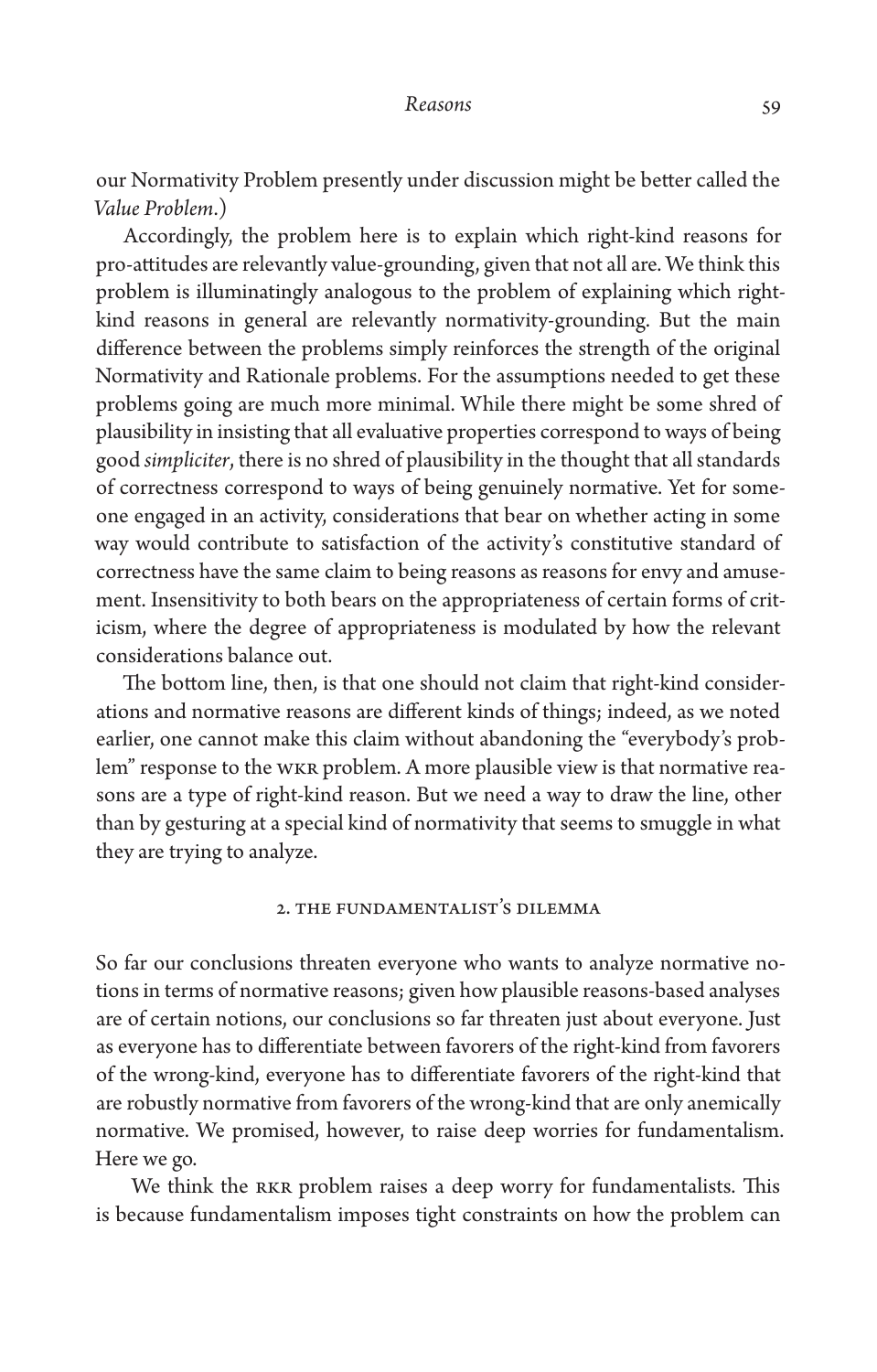be solved, and these constraints make it quite unclear how fundamentalists can solve the RKR problem at all.

Recall what one must do in order to solve the RKR problem. First, one must tell us which activities and attitudes are normatively relevant. Which ones are such that right-kind reasons for them are robustly normative? Second, one must tell us what grounds the distinction between activities that are normatively relevant and activities that are not—i.e., what these activities have in common in virtue of which they are robustly normative. One should not rest content with a mere list.

These tasks are *particularly* hard for fundamentalists because it seems clear that the fundamentalist cannot appeal to *anything genuinely normative* to solve the problems. After all, there are only two options for a fundamentalist who appeals to normative properties to solve the problem: either she can appeal to something other than normative reasons or she can appeal to normative reasons. To appeal to some non-reason normative property would call fundamentalism into question. It would then be plausible that that property is at least as fundamental as reasons.

To appeal to normative reasons will not help, since what we want, precisely, is a story about which right-kind reasons are genuinely normative reasons. To appeal to normative reasons at this point would be to smuggle genuine normativity in through the back door, seemingly independently of reasons. But part of the job description of right-kind reasons is to analyze such normativity.

At this point things are looking pretty grim for the fundamentalist. It is unclear what resources are available to the fundamentalist to solve the Normativity and Rationale problems and thus to solve the RKR problem. Without normative stuff, what is left? The story would have to be told in naturalistic terms. But it is hard to see what that story could be.

We call this problem the *Fundamentalist's Dilemma*. The only options for solving the RKR problem are to appeal to normative properties or natural properties; the former route seems to be closed off by the constraints of fundamentalism, and it is simply hard to see what the latter route would involve. Even if the RKR problem does not strike one as pressing on its own, these problems lead straightforwardly to the Fundamentalist's Dilemma, which is pressing indeed.

# 3. Possible Solutions to the Fundamentalist's Dilemma

Is the Fundamentalist's Dilemma crippling? We hope not, since we are ourselves attracted to fundamentalism. In this section, we will consider some possible re-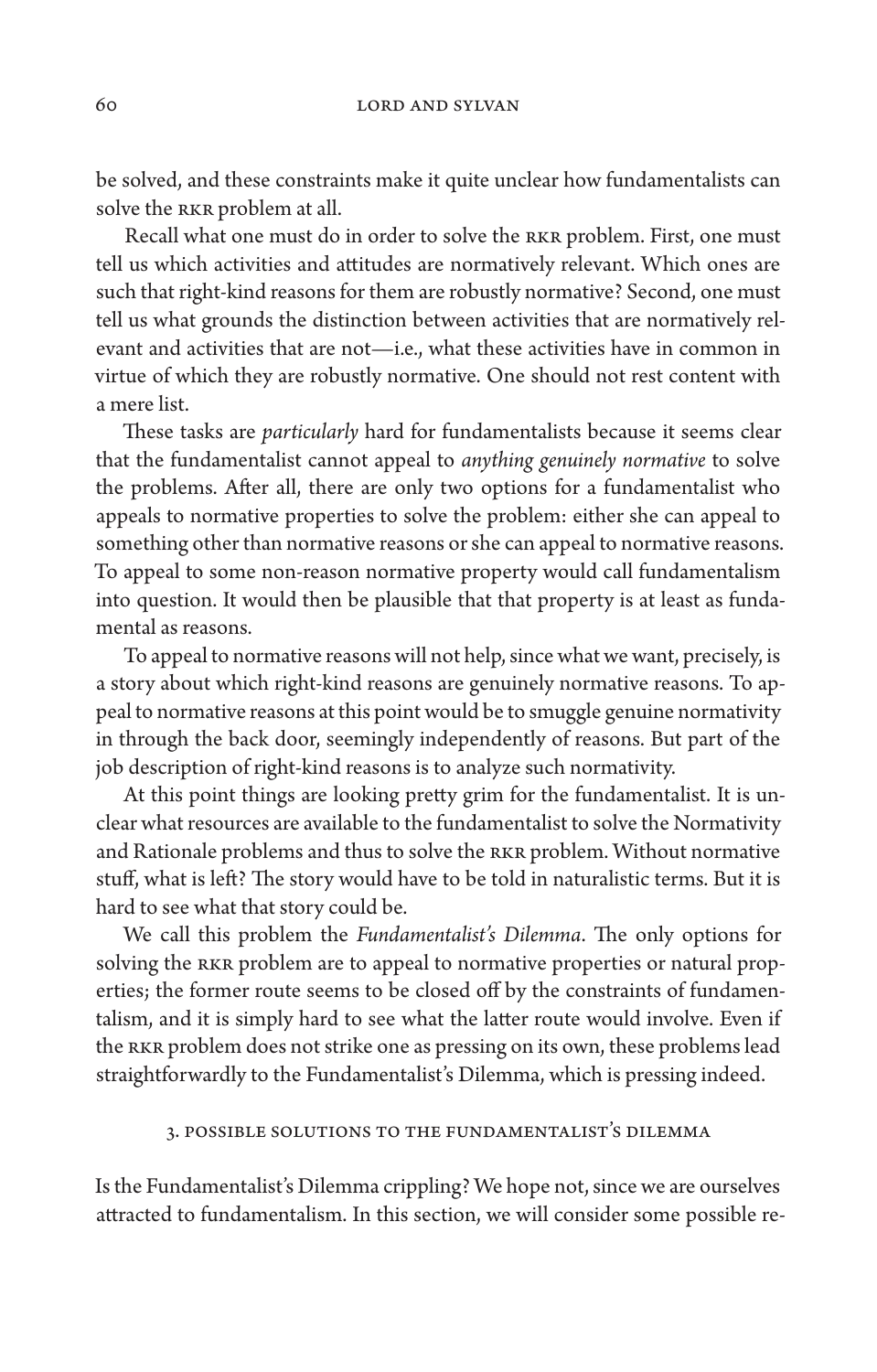sponses to the dilemma and indicate what we take to be the most promising solution.

Before we consider the options, it will be helpful to situate the options vis-àvis *reduction*. Unsurprisingly, we have seen that fundamentalists cannot analyze normative RKRs in terms of something else that is normative. To do this would be to give up on fundamentalism. Hence, fundamentalism is incompatible with a certain *type* of reduction. This is a reduction of normative RKRs to something else that is *normative*. Despite this, fundamentalism is compatible with another type of reduction. This a reduction of normative RKRs to something *descriptive* or *natural*. So the fundamentalist has two options: either they think that normative RKRs can be reduced to something descriptive or natural, or they think that they are irreducible. We will call the latter view *reasons primitivism*.

As you might expect, there is more to say about reductive views than about primitivist views. Primitivist views, in effect, hold that normative RKRs are ground-floor fundamental. They are absolutely basic building blocks. There is not much one can do to positively develop this view. As even its proponents acknowledge, it is to be defended negatively—it is vindicated only by showing that all other views fail.<sup>19</sup> That said, below we will suggest that in fact something positive can be said by the primitivist about the Fundamentalist's Dilemma. Before we get to that, we will discuss two reductive accounts.

# *3.1. Humeanism*

The Humean maintains that facts about normative RKRs reduce to facts about one's desires. Following Schroeder, we can say that, for the Humean, normative reasons for *A* to *φ* are facts that explain why *φ*-ing promotes at least one of *A*'s desires.<sup>20</sup> If we combine this with Activity, we can get an analysis of normative RKRs:

*Humean Activity*: What it is for *r* to be a normative RKR for *A* to  $\phi$  is for *r* to be a reason shared by everyone engaged in *a* and for *r* to explain why *φ*-ing promotes some of *A*'s desires.

Humean Activity is a conjunctive account of normative RKRs. Interestingly, given a *prima facie* appealing assumption about being engaged in activities, the Humean can hold that in fact Activity is the correct analysis of normative RKRs.

The assumption is this: necessarily, if you are engaged in an activity *a,* then you have at least one desire that will be promoted if you do what everyone en-

20 Schroeder, *Slaves of the Passions*.

<sup>19</sup> See Parfit, *On What Matters*; Scanlon, *Being Realistic about Reasons*; and especially Korsgaard, *The Sources of Normativity*.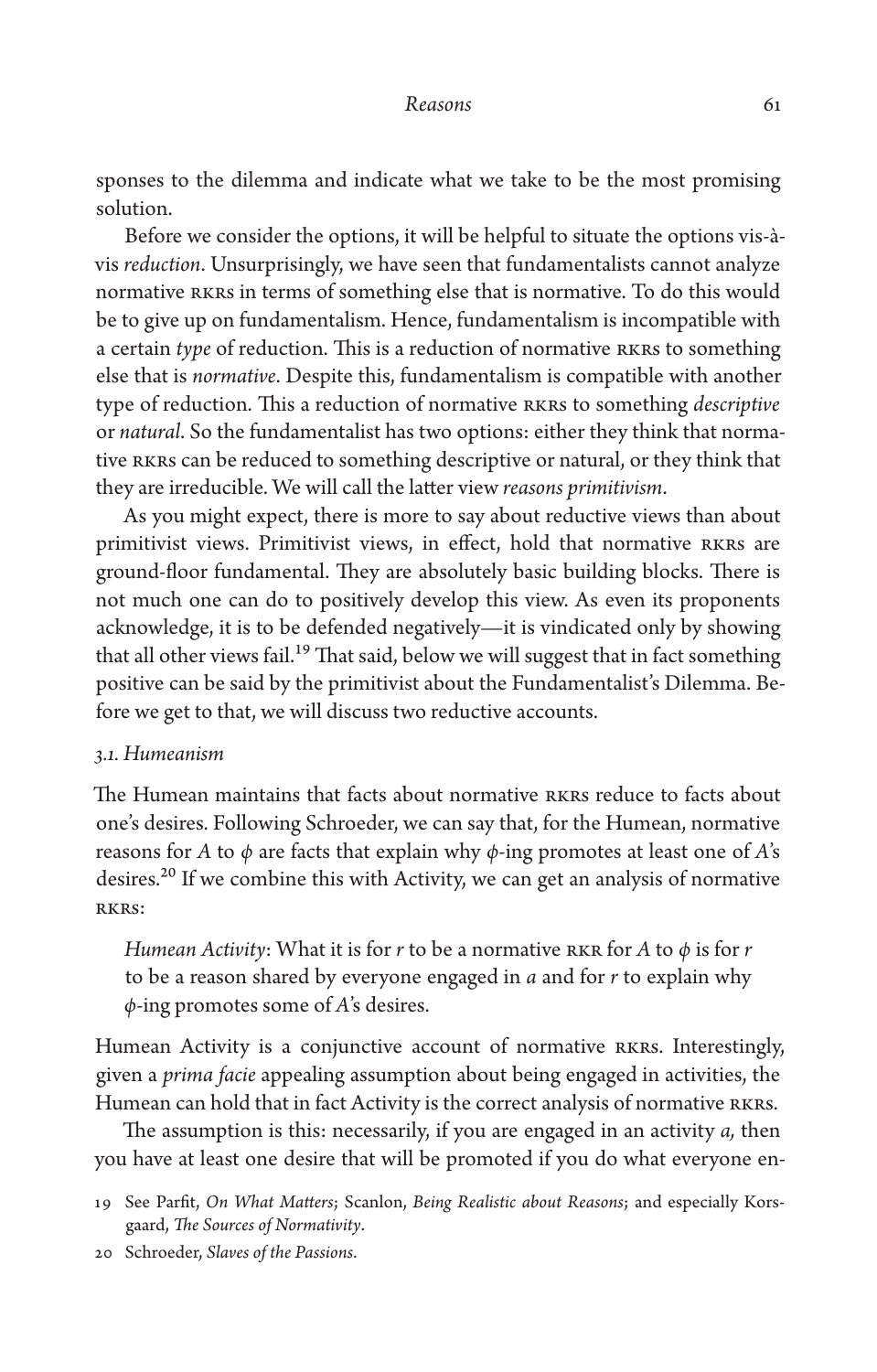62 LORD AND SYLVAN

gaged in *a* has a reason to do in virtue of being engaged in *a*. If this assumption is true and the Humean view is true, then it turns out that all RKRs *are* normative reasons. That is, it turns out we were wrong above when we insisted that some standards of correctness are normatively anemic. For the Humean, any standard of correctness can be normatively full-blooded for some agent *A* just in virtue of *A* engaging in an activity governed by that standard.

By making this move, the Humean fundamentalist does not solve the RKR problem, but rather dissolves it. This is because the problem arises only given the claim that not all RKRs are normative reasons. The Humean who makes good on the assumption thinks that all standards of correctness generate normative RKRs for those agents engaged in the relevant activities. So they have no burden explaining which activities generate normative RKRs, nor any burden explaining why the activities that generate normative RKRs do so. They presumably meet the latter burden just in virtue of vindicating Activity.

The ease with which the Humean view dissolves the problems is a serious virtue of the view. This virtue, as far as we know, has never been articulated (although we suspect Schroeder is well aware of it). However, this virtue should carry the day only if we accept both the Humean view of reasons and the assumption about engaging in activities (which we will call the *Engagement Assumption*). Unfortunately, both are seriously questionable. Furthermore, we think that the triad of views consisting of the Humean view, the Engagement Assumption, and Activity is implausible despite its ability to dissolve the problem. We will defend each of these claims in turn.

Let us start with the Engagement Assumption. While the Engagement Assumption does have initial plausibility, we think that it does not stand up to scrutiny. It seems initially plausible because many activities are essentially *intentional*. For those activities, it is plausible that someone engaged in that activity will necessarily have a desire promoted by conforming to the standards of the activity. That desire will be the desire associated with one's intention to engage in the activity.

The problem is that not all activities relevant to RKRs are essentially intentional.<sup>21</sup> Consider believing. One can engage in the activity of believing without intending to so engage. At some point in our development we come to have the capacity to believe, and at that point we just start believing. An intention to have

<sup>21</sup> Schroeder concedes this point. He tries to get out of the problem by arguing that for each nonessentially intentional activity, there will be some essentially intentional activity that correlates with it (e.g., with admiration he suggests emulation). Sharadin shows that this strategy will not work ("Schroeder on the Wrong Kind of Reasons Problem for Attitudes" and "Reasons Wrong and Right").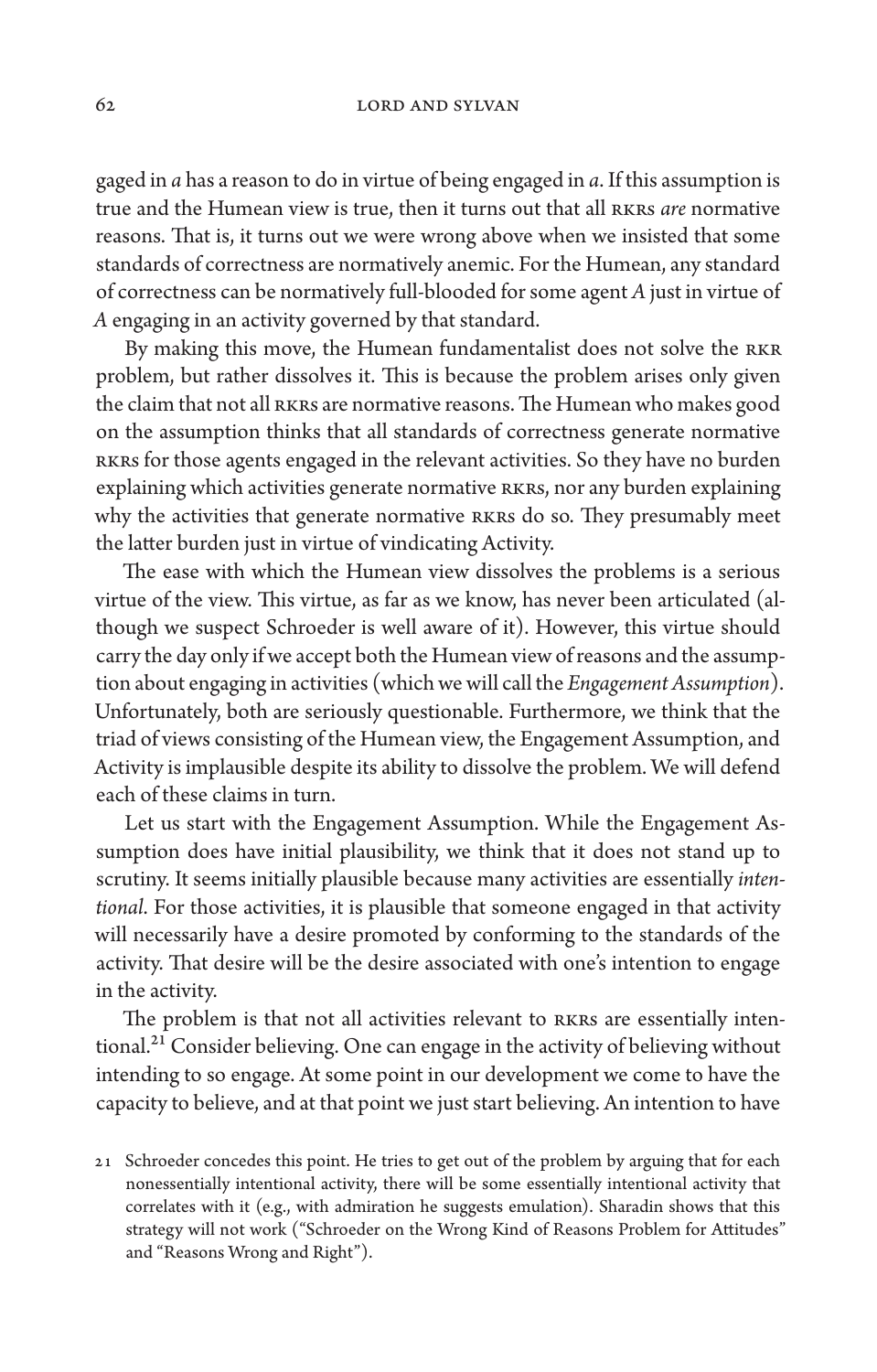beliefs is not necessary. Thus, it seems that believing is not an essentially intentional activity and so it is far from obvious that everyone has a desire that would be promoted by conforming to the constitutive standards of belief in virtue of engaging in it. So the Engagement Assumption does not look airtight. In fact, it looks like it undergeneralizes.

Furthermore, it is intuitively plausible that some standards are not genuinely normative. Of course, it is no secret that Humeanism has revisionary implications. And much has been said on both sides of the debate. We do not expect to settle the debate here. Nevertheless, the point can be put in a special way here. Consider certain ritualistic killings. Given that they are ritualistic, there are standards of correctness governing them. It is possible to perform the killings in a way that deviates from these standards. So a WKR problem can arise for these ritualistic killings. Are the RKRs relative to those standards normative RKRs for those (intentionally) engaged in those activities? Plausibly not. This would make engagement in horrid activities bizarrely self-vindicating.

We know that there are possible ways out for the Humean. In fact, we recognize that we have added ammunition to their arsenal by showing that they have a powerful reply to the Fundamentalist's Dilemma. Nonetheless, the triad of views is not all that plausible. This is for two reasons. First, it does not look like the Engagement Assumption that is needed to get the reply to work is going to get the right predictions out of Activity. That is, it does not look like the kinds of activities relevant to Activity are essentially intentional activities. But that is what is needed in order for the Humean view to show that all RKRs are normative reasons, which is what the Humean needs in order to dissolve the Fundamentalist's Dilemma. The second problem is a deeper problem with Humeanism: it generates too many reasons and generates them too easily.

# *3.2. Constitutivism*

A second reductive response is a version of constitutivism. It attempts to solve the Normativity and Rationale problems in one fell swoop by telling us that the activities for which right-kind reasons are normative reasons are the activities any agent must be engaged in *qua* agent. It defuses the Fundamentalist's Dilemma by noting that the line it draws to distinguish between right-kind reasons that are normative and right-kind reasons that are not is a descriptive line. In this way, constitutivism provides an elegant naturalist reductive solution to the fundamentalist's problems.

Let us walk through the solution at a slower pace. Let us start with the Normativity Problem. The constitutivist might start by pointing out that not all activities are created equal. In particular, some activities seem essential to our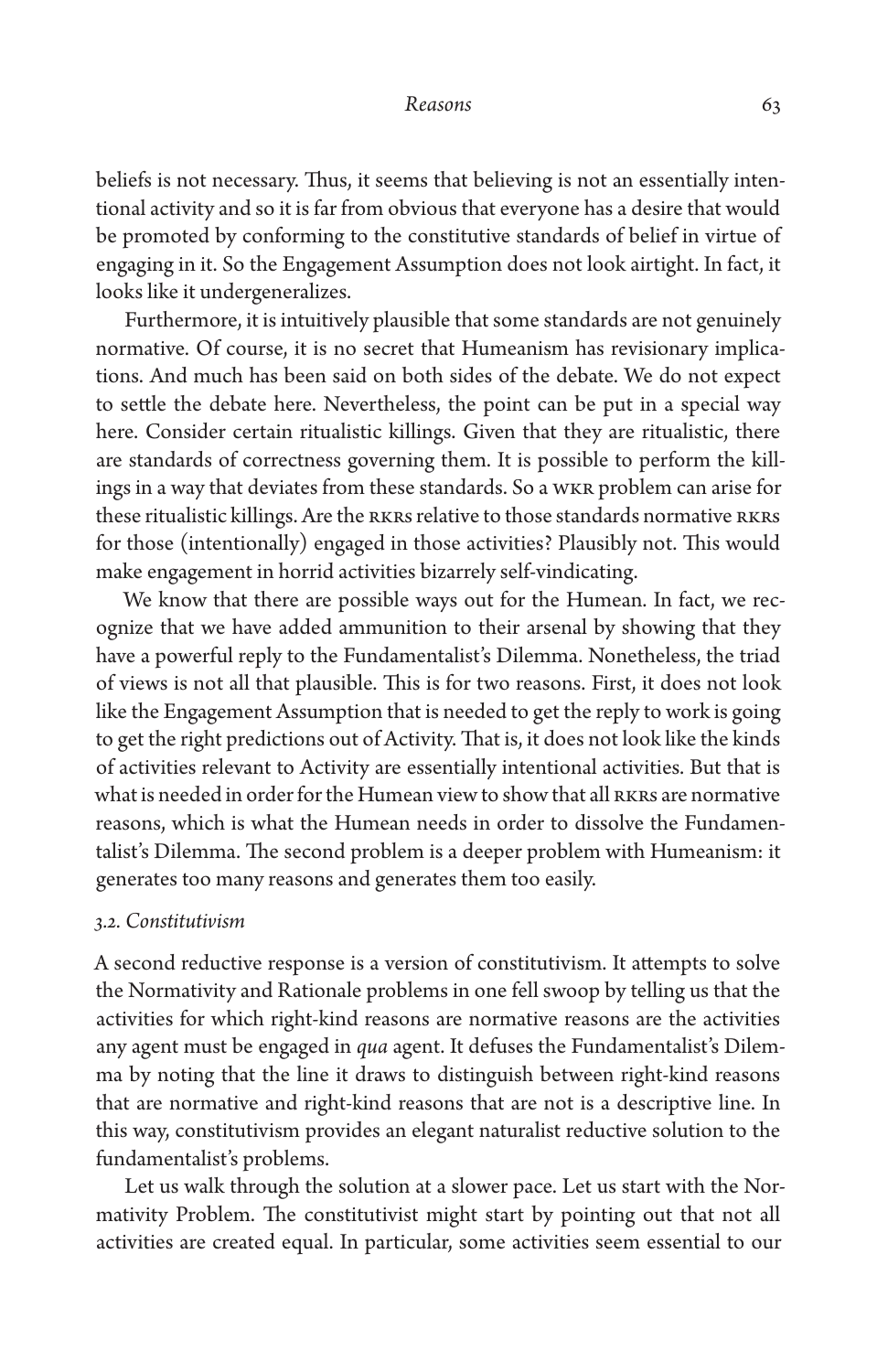64 LORD AND SYLVAN

*agency*. We can call these activities the activities essential to *deliberation*. When we deliberate practically, we deliberate about what to want, what to intend, and what to do. When we deliberate theoretically, we deliberate about what to believe and how confident we should be about various claims. To engage in deliberation is *just what it is* to be an agent. This is a natural or descriptive claim about what agency is.

The constitutivist holds that we can reduce facts about normative RKRs to facts about agency. In particular, we can analyze normative RKRs in terms of the activities that are constitutive of agency:

*Constitutive Activity*: What it is for *r* to be a normative RKR to *φ* relative to some activity *a* is for *r* to be a reason shared by everyone engaged in *a*  in virtue of being engaged in *a* and for *a* to be an activity constitutive of agency.

This is a constitutivist view twice over because it understands RKRs in terms of the constitutive norms of activities and it understands *normative* RKRs in terms of what is constitutive of agency. We will call the former view *constitutivism about RKRs* and the latter position *constitutivism about normative RKRs*.22

This is an interesting analysis. It is also predictive once it is supplemented with views about the activities constitutive of agency. And there are already prominent views in the literature about particular activities, with believing being the most well-developed.<sup>23</sup> The plausibility of these views provides indirect evidence for Constitutive Activity. Consider belief again. Believing is plausibly on the list of normatively relevant activities. It is plausible that right-kind reasons for belief are normative reasons. The standard of correctness for belief is, one might think, surely not on all fours with norms of etiquette or some specific set of instructions for cooking *cacio e pepe*. But what could distinguish the standard of correctness for belief from these other standards other than the fact that "playing the belief game" is a constitutive feature of agency? If the constitutivist story provides a credible answer—perhaps the only obvious answer—to this question about the normativity of belief 's standard of correctness, explanatory parsimony recommends telling the same story elsewhere.

This version of constitutivism has an obvious solution to offer to the Rationale Problem. What unifies the activities on the list is the fact that they are all

<sup>22</sup> We were implicitly relying on constitutivism about RKRs when we laid out Activity above. We are making it explicit here mostly because it will be helpful in the next subsection.

<sup>23</sup> See, e.g., Velleman, "On the Aim of Belief "; Shah, "How Truth Governs Belief "; Sosa, *Judgment and Agency*; Wedgwood, *The Value of Rationality*. For discussion of intention, see Shah, "How Action Governs Intention."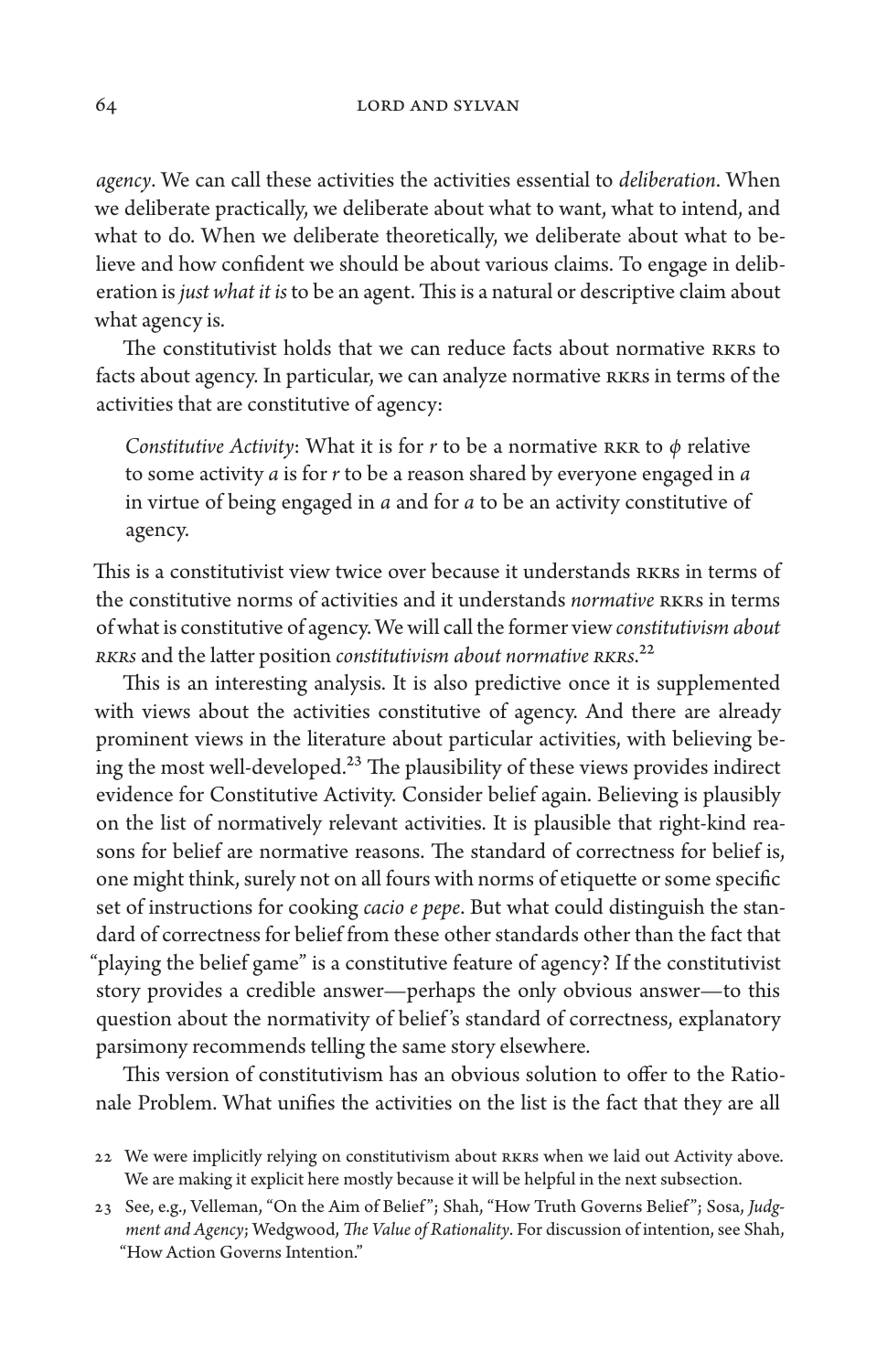constitutive of agency. One might find appeals to agency normatively irrelevant, but all should agree that this type of appeal to what is constitutive of agency is interestingly unified.

There are, of course, challenges for constitutivists. Our goal is not to provide a comprehensive defense of constitutivism here, but we will consider two challenges. The first is the most notable general challenge to constitutivism and is often thought to plague all versions of the view. This is the "schmagency" challenge.<sup>24</sup> This challenge, though, does not obviously apply to the type of constitutivist view appealed to here. This is because the force of the challenge is felt only when certain background assumptions are made about *authority*. These background assumptions are made by some constitutivists. The most notable example is Christine Korsgaard.<sup>25</sup> Korsgaard is interested in employing constitutivism in a particular context. The operative question in this context is a question about the normative authority of morality—why be moral? Given Korsgaard's unorthodox views about the function of moral concepts, she has a very demanding view about what it takes to vindicate the normative authority of morality.<sup>26</sup> Any satisfactory answer, for Korsgaard, will strike any agent inquiring about what to do as a satisfactory answer. This standard demands from a successful answer that it convinces a skeptic—a tall order indeed.

These background views open Korsgaard to a particularly damning version of the schmagency problem. For it seems entirely intelligible to skeptically challenge the normative relevance of what is constitutive of agency. The normative relevance of agency is an open question like (nearly) anything else. One can intelligibly ask why one should not opt out of agency in order to become a schmagent. What this shows is that Korsgaard's demands for a successful answer cannot be met. She has a schmagency problem.

But not all constitutivist views have the ambitions of Korsgaard's view. We are assuming that the proponent of Constitutive Activity is not in the business of convincing the skeptic *via* Constitutive Activity. Moreover, we recommend to the proponent of Constitutive Activity that she not go in for answering whether there is some special reason for being an agent rather than a schmagent. That question has a false presupposition—*viz.* that constitutivism is committed to thinking that there is such a reason.

Sometimes we have no reasons to be agents any longer. Sometimes we should kill ourselves. Other times we might not have particularly compelling reasons to

- 25 See especially Korsgaard, *The Sources of Normativity*.
- 26 See Korsgaard, *The Sources of Normativity*, ch. 1, for the (complicated) details.

<sup>24</sup> This challenge was originally articulated in Enoch, "Agency, Shmagency." See also Enoch, "Shmagency Revisited."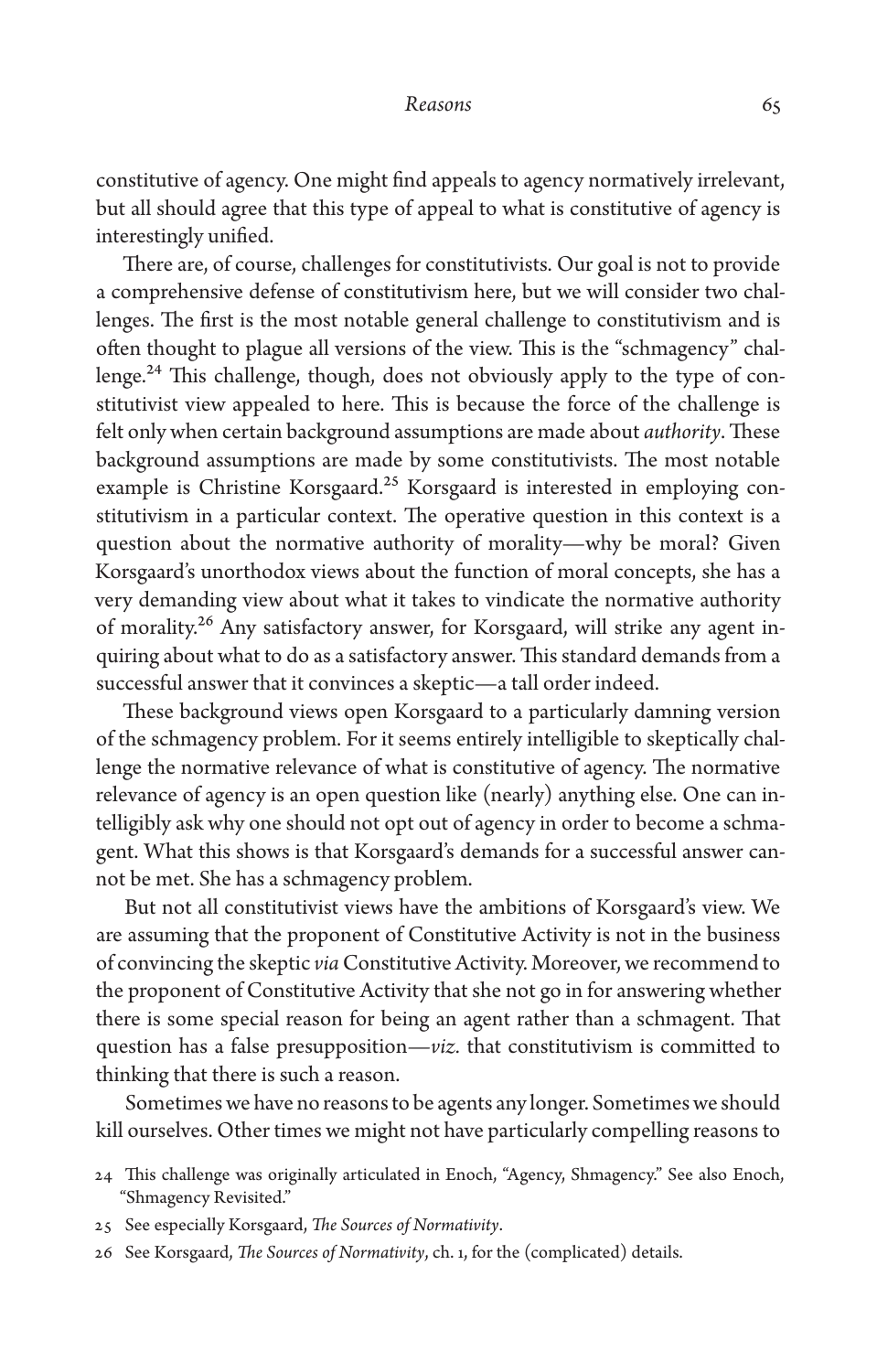be an agent, but, nevertheless, we are agents. We thus have all sorts of normative reasons, per Constitutive Activity. The fact that, in these cases, agents do not have particular strong reasons to be agents is neither here nor there. Without appealing to claims about authority, it is hard to generate pressure to think otherwise. The constitutivist should deny those overly ambitious claims about authority.<sup>27</sup>

This challenge also strikes us as weak in the context of the Fundamentalist's Dilemma. Reasons fundamentalism had a lot going for it. It offers a beautiful account of the internal structure of the normative. Constitutivism provides the obvious resolution of the Fundamentalist's Dilemma. It is plausible on first-order grounds that the list of activities suggested by constitutivism is the list of activities for which right-kind reasons are normative reasons. But if one is already attracted to reasons fundamentalism, there seems to be no deep explanation of why that list is the right list other than the explanation given by the constitutivist. If reasons fundamentalism is true, the Fundamentalist's Dilemma must have an answer. Perhaps the best argument for constitutivism is that it provides this answer.

The second challenge we will consider is a more local worry for Constitutive Activity. The core of the worry is that Constitutive Activity undergenerates because not enough activities are constitutive of agency to generate enough normative RKRs. We can see the worry by thinking about particular attitudes. Admiration seems to be the sort of attitude we have normative RKRs to have. According to Constitutive Activity, this is true only if the activity that governs admiration is an activity that is constitutive of agency. But this is far from clear. It seems plausible that we would be the same sort of creature even if we did not have the capacity for admiration.

We think that this is a serious challenge to Constitutive Activity. Further, the point is obviously not limited to admiration. There are likely many other reactions that intuitively are reactions we have normative RKRs to have even though it is not obvious that the activities associated with those reactions are constitutive to agency. We will call these *Normative but Optional Activities*. We cannot hope to meet these challenges here, but we will sketch out two strategies for meeting them.

The first strategy is simple. It insists that some particular Normative but Optional Activity is in fact constitutive of the sort of agents we are. We will call this the *Doubling Down Strategy*. In order to apply the Doubling Down Strategy in all cases, it seems to us that one would need to adopt a fragile conception of what constitutes the sort of agency normal agents exemplify. On such a fragile understanding, it is easy to cease being the sorts of agents normal agents are. In fact, it might be that some actual human beings fail to be the kind of agents that

27 For a similar response, see Smith, "The Magic of Constitutivism."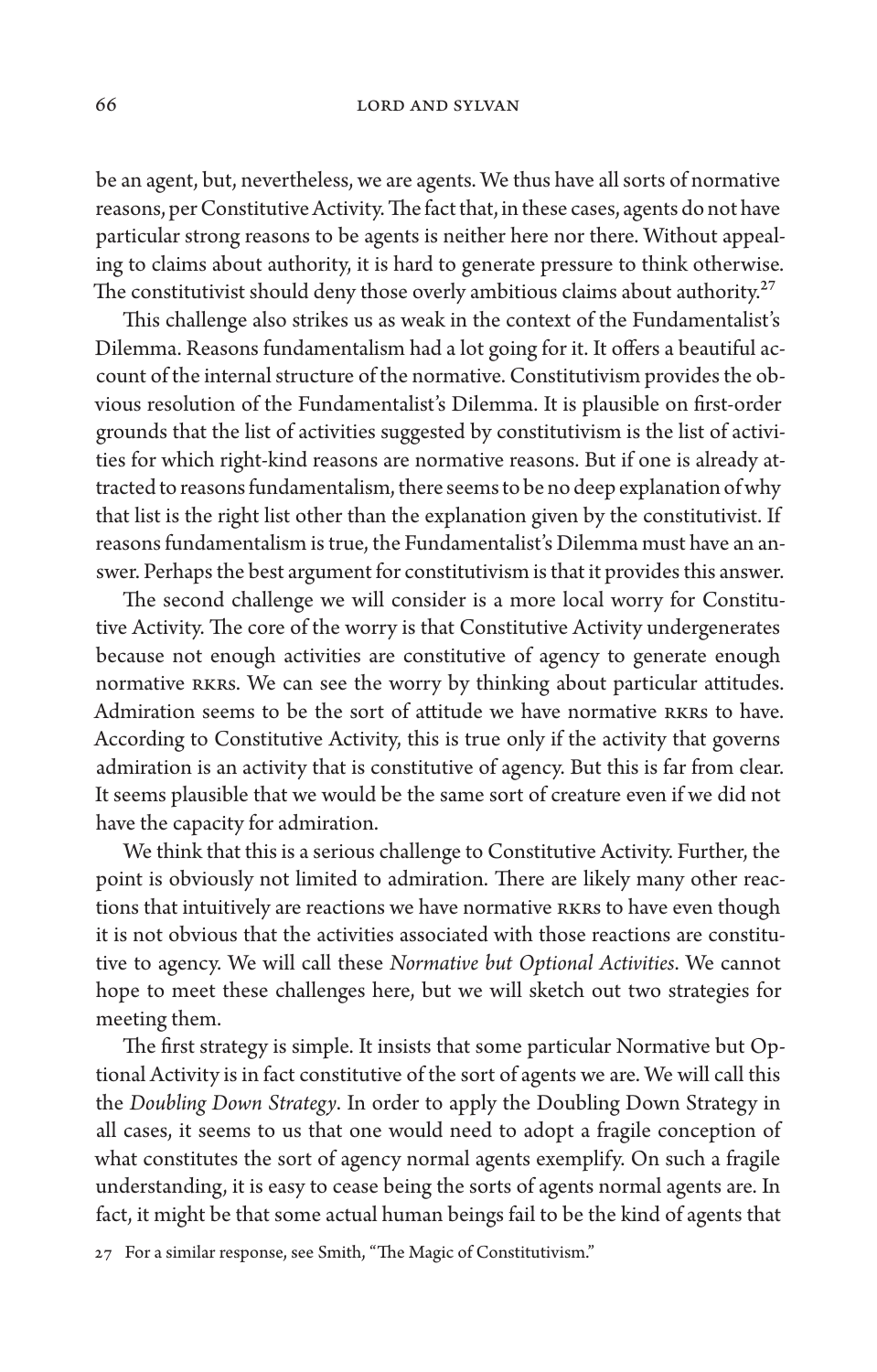normal agents are (e.g., perhaps psychopaths fail to be the sort of agents normal adults are). Such a fragile view will have some implications that some will find unappealing, but they do not strike one as wildly implausible on their face.<sup>28</sup>

Furthermore, one need not accept the fragile view of agency in order to use the Doubling Down Strategy in a more local way. For example, we are actually skeptical that admiration is a Normative but Optional Activity even if one accepts a robust account of the constitution of our agency. This is because we find it plausible that admiration is a central reaction to our moral agency, which is a constitutive part of our agency even if you have a robust view.<sup>29</sup>

The second strategy insists that the purported Normative but Optional Activities are reducible to reactions that are obviously constitutive of our agency, with the obvious contenders being belief and desire. We call this the *Reduction Strategy*. In order to apply the Reduction Strategy in full generality, one would likely commit oneself to a sparse philosophical psychology. We note, though, that the exact sort of project that seems needed is already rigorously defended by several prominent philosophical psychologists.<sup>30</sup>

Of course, just like with the Doubling Down Strategy, one might apply the Reductive Strategy more locally. When it comes to admiration, for example, one might argue that admiration reduces to a bundle of beliefs and desires. To take an oversimplistic view, one might hold that admiration is the bundle of a belief that the object of admiration is desirable and the desire to emulate the admired.<sup>31</sup> If such a reduction were true (or a suitably more complex version), then it would be plausible that RKRs for admiration are normative RKRs. For, if the reduction were true, then RKRs for admiration would just be RKRs for having certain beliefs and desires. Believing and desiring are clearly constitutive of agency and thus RKRs for believing and desiring are normative, per Constitutive Activity.<sup>32</sup>

- 28 Some evidence for this is that Korsgaard adopts a very fragile view of one's practical identity in recent work (see especially *Self-Constitution*).
- 29 See Zagzebski, "Admiration and the Admirable"; Irwin, "Nil Admirari?"
- 30 E.g., Arpaly and Schroeder, *In Praise of Desire*; and Sinhababu, *Humean Nature*.
- 31 For discussion, see Zagzebski, "Admiration and the Admirable."
- 32 Interestingly, this does not quite show that *admiration* is constitutive of agency. For even if the reduction is true, it seems possible to be the type of agents we are without having admiration—i.e., without having the bundles of beliefs and desires that constitute admiration. Even if it does not show that admiration is constitutive of agency, it does show that the RKRs for admiration are normative RKRs for those who do admire. This might seem to threaten the letter of Constitutive Agency. We do not think that it does. The right way to think of it is that if the reduction is true, then the activities that are relevant are believing and desiring. So if admiration is not constitutive but the reduction is true, admiring is just not the activity that we plug into the analysis in order to determine what the normative RKRs are for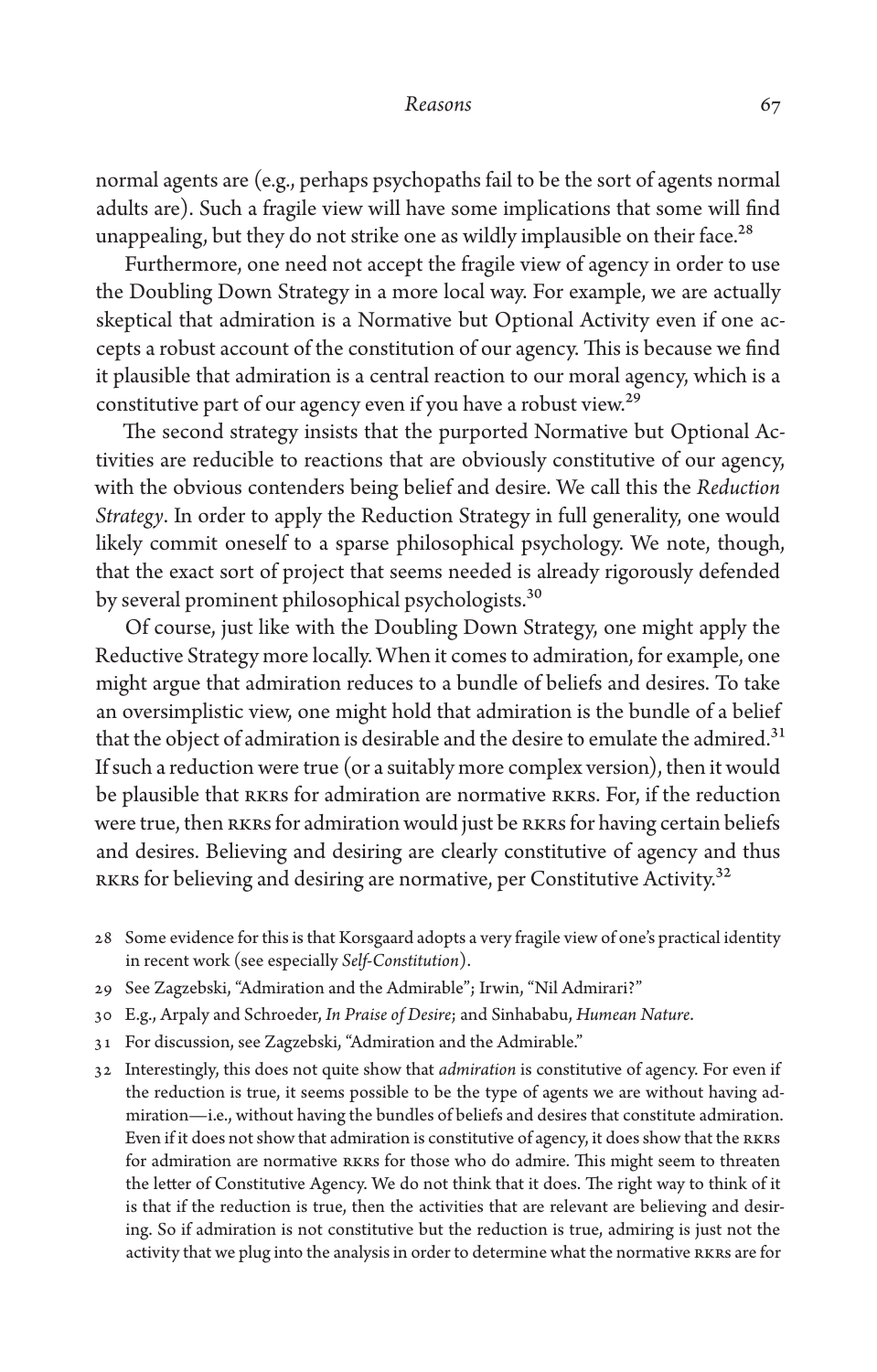68 LORD AND SYLVAN

These are the strategies we think defenders of Constitutive Activity should use to combat cases of purported Normative but Optional Activities. While we are skeptical that either can be used in full generality, we are hopeful that local uses of each strategy can stave off the most pressing worries. What we have hoped to show here is that with more work these objections can be overcome and thus that we should continue to think of Constitutive Activity as a live option.

While this argument on its own might not sell constitutivism, it in combination with reasons fundamentalism and the need for an answer to the Fundamentalist's Dilemma strike us as providing a serious argument for constitutivism. At the very least, the disjunction *either constitutivism is true or reasons fundamentalism is false* merits high credence.

### *3.4. A Louder Quietism*

We will end by discussing a non-reductive view. We end with this view not because we think it is the most plausible—far from it—but rather because our discussion of the reductive views will help us see how a quietist position can be a bit more informative than some quietist views.<sup>33</sup> Just to be clear, however: this quietist view is a quietist view. That is, it holds that there is nothing informative that can be said at the analytic level about why the normative RKRs are normative RKRs. They cannot be analyzed in terms of something normative—hence fundamentalism. They cannot be analyzed in terms of something natural or descriptive—hence primitivism. This much is just run-of-the-mill quietism.

 Nevertheless, according to the louder quietism we have in mind, the RKR problem does have a solution of a certain kind. There is a compact list to be given of the attitudes for which right-kind reasons are normative reasons, and there is a principled story to be told about what the members of this list have in common. But according to our quietism, the principled story to be given is at bottom a piece of *first-order normative theorizing*, one that is supported by systematizing our intuitions about what is a reason for what. It does not tell us anything about how the normative is grounded in the natural or descriptive, *pace* the constitutivist and Humean.

admiring. We need to plug in believing and desiring. Thanks to an anonymous referee for prompting us to say more here.

<sup>33</sup> We have in mind Parfit and Scanlon in particular. We recognize that some quietists might be immune to everything we say below. We also recognize that Parfit and Scanlon have engaged in the sort of first-order project we discuss when it comes to parts of the normative domain, with morality being the domain they have focused on the most. The view we sketch here is supposed to play a similar role but at a much more general level.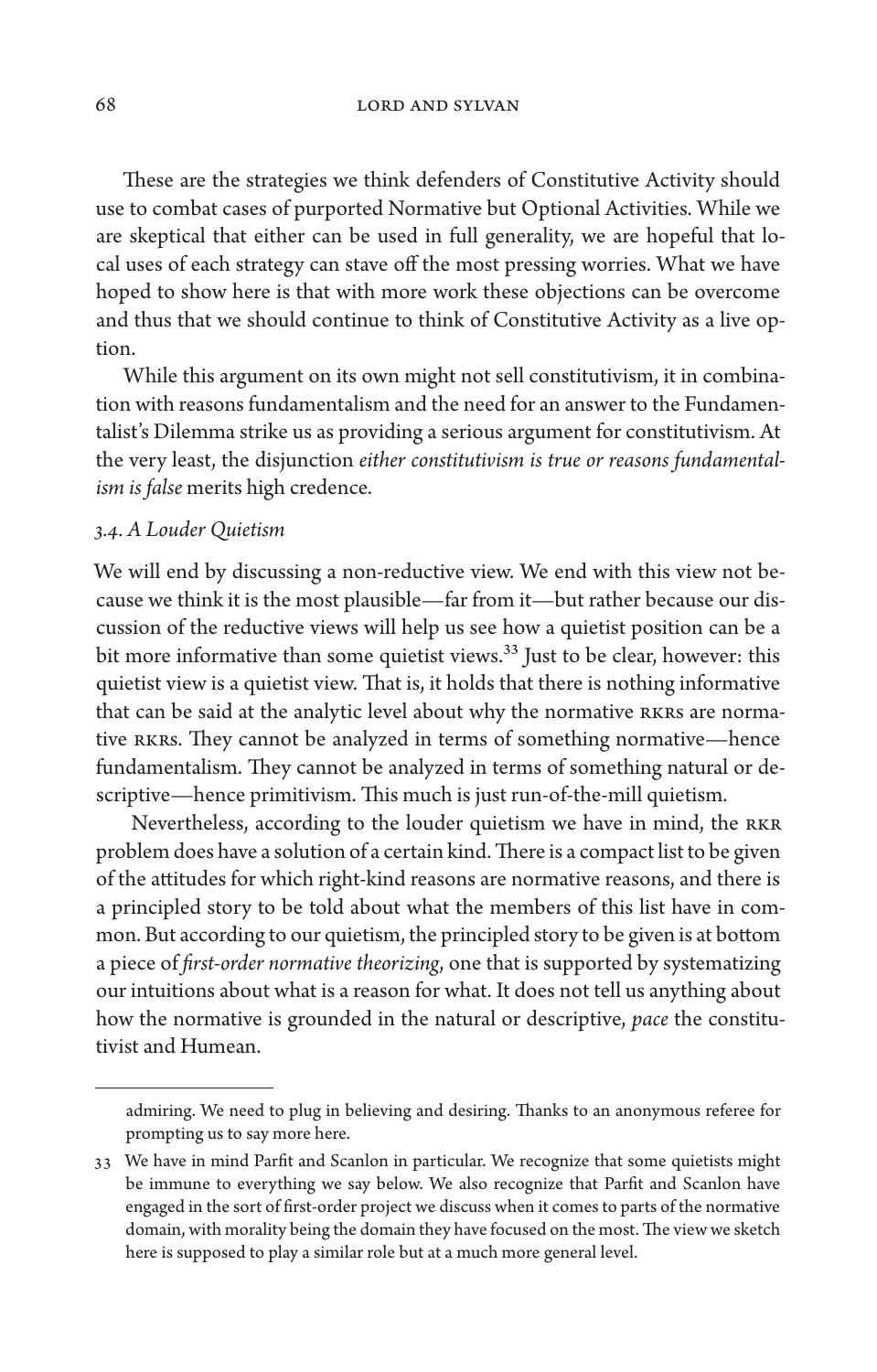To make this view more concrete, we will sketch one way that it could be developed, though it is only one that we mention for the sake of illustration. This version of the view gives the same list of normatively relevant activities that the constitutivist view gives in solving the Normativity Problem, and even agrees with the constitutivist about what the elements of that list have in common. But it provides a first-order rationale for the latter claim. The most natural way for quietists to do all of these things is by becoming constitutivists about RKRs. That is, by thinking that the reasons that are shared by everyone engaged in an activity in virtue of being engaged in that activity are the reasons that have some connection to the constitutive standards of that activity. Normative reasons are then taken to be RKRs generated for the activities constitutive of agency, where this is made as a first-order claim. It is a first-order view with some plausibility, as the literature on how to derive a truth-norm on belief by appeal to constitutive norms illustrates.<sup>34</sup>

To see the main point more clearly, think about the Moorean view about goodness and pleasure. The Moorean view about goodness is a primitivist and nonnaturalist one. It holds that goodness is an unanalyzable property that is different in kind from the natural properties. Nevertheless, the Moorean thinks that the only states of the world that had this property are pleasure states. This does not mean that the property of being good is the same as the property of being pleasant. Rather, it is just to say that *the* good is pleasure. So a certain kind of first-order hedonism is, of course, compatible with primitivist nonnaturalism.

The nonnaturalist constitutivist view we have imagined is like the Moorean version of hedonism. It holds that the right-kind reasons (the reason analogue of the good) are the facts that are tied to constitutive standards in a certain way. This does not mean that the property of being a normative reason is the same as the property of being a fact that stands in the right relation to constitutive standards. All that is posited is a necessary correlation.<sup>35</sup>

This version of quietism is more interesting than run-of-the-mill quietism be-

35 The existence of Moorean hedonism does not show that there are not intelligible metaphysical questions to ask about what the good *is*. Of course, Mooreans deny that these questions have substantive answers. But it would be a bad move to claim that there are no intelligible metaphysical questions to ask about the nature of goodness simply because one can hold that the independent property of goodness necessarily correlates with pleasure. Analogously, it would be a bad move to hold that we cannot intelligibly ask the metaphysical question of what RKRs are normative RKRs just because one could hold that the independent property of being a normative RKR necessarily correlates with the property of being a consideration that is a reason shared by all engaged in an activity constitutive of agency.

<sup>34</sup> Again, see, e.g., Shah, "How Truth Governs Belief "; and Velleman, *The Possibility of Practical Reason*.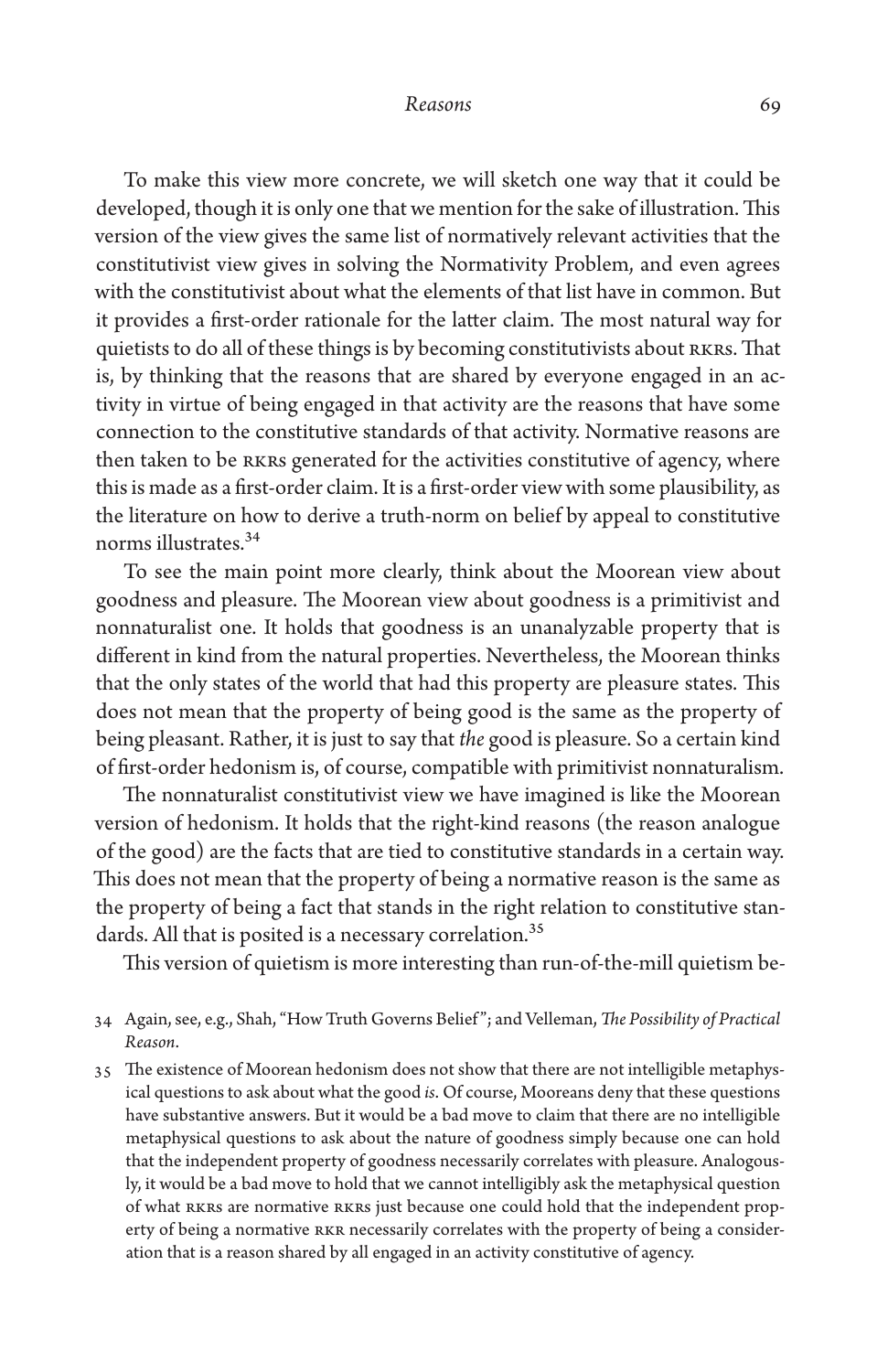cause it gives a unifying view about which facts are normative RKRs. It does not give us a metaphysical explanation of *why* they are like this. Nor does it tell us that the *kind of things* normative RKRs are is the same as the kind of things tables, chairs, and electrons are. Nevertheless, it tells a unifying story about which facts are the normative RKRs.

While this view has a bit more predictive power than run-of-the-mill quietism, it is still anchored in a strange bit of metaphysics. It posits a *brute* necessary correlation between RKRs and constitutive standards.<sup>36</sup> Furthermore, this is an essential feature of the view. This is what makes it a quietist view. This makes it stark that the "solution" it offers to the problems is not much of a solution. The best the quietist can do is change the subject from the second-order question about the metaphysics of normative RKRs to the first-order question about what reasons there are. They remain silent about the second-order question except to say that it is not a question worth trying to answer.

# *3.5. Sizing Up the Options*

We have explored three replies to the Fundamentalist's Dilemma. The first two were reductive. They attempt to analyze normative RKRs in terms of something natural. This is compatible with fundamentalism because fundamentalism is merely the claim that normative RKRs are *normatively* fundamental. The last view was a quietist nonnaturalist view. It held that normative RKRs are not analyzed at all. They are basic building blocks. Nevertheless, we saw that the quietist could borrow some machinery from the reductive constitutivist account in order to have a bit more predictive power.

We think the best option is the reductive constitutivist one. Constitutivism about RKRs is, we think, the most natural way of developing Activity. Moreover, it is striking how plausible it is that the activities that are constitutive of agency are the activities that would naturally go on one's list of activities that are nor-

36 One might wonder if this only looks odd because we have been assuming that the solution to the Normativity Problem maintains that all the RKRs for the robustly normative activities are normative RKRs. If one were to deny this, would there be a brute necessary connection? Well, it is right that the brute connection we are complaining about here is a brute connection between normative RKRs and the considerations that provide evidence that the standards of correctness of certain activities constitutive of agency are met. But even quietists who deny that all the RKRs of constitutive activities provide normative RKRs posit a brute connection. Any quietist who holds that there is a correlation between some descriptive facts and some normative facts posits a brute connection. So you cannot get out of a brute connection by giving up our assumption. By giving it up, you will certainly have a less elegant theory, though. Pending a surprising explanation of why some RKRs associated with constitutive activities are not normative, this view seems to lose the elegance of the view we consider in the text. Thanks to an anonymous referee for raising this point.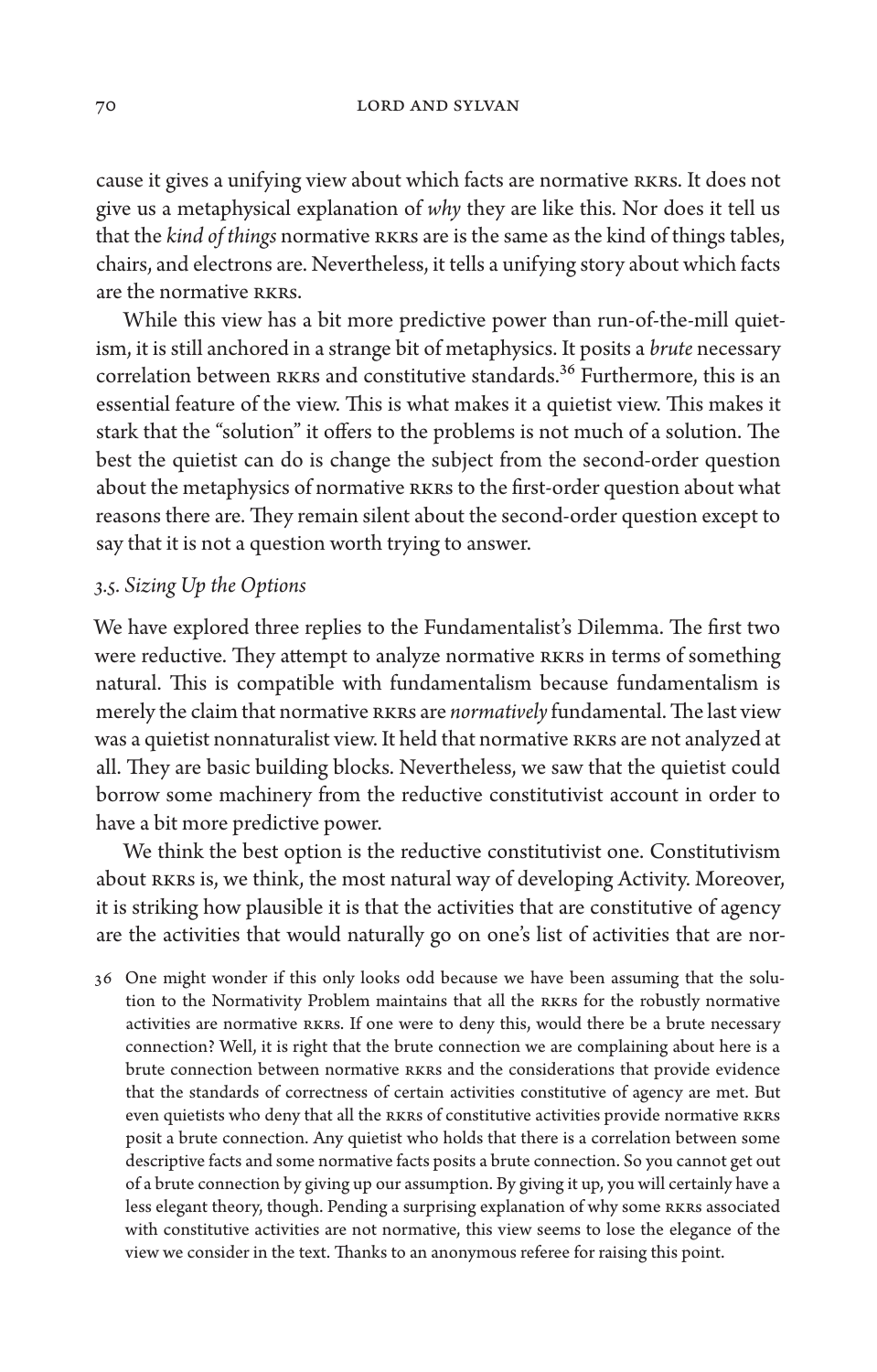mative in a full-blooded sense. This is obviously far from decisive, but we are intrigued by it.

Furthermore, the constitutivist view has serious virtues compared to the other two views. It has a principled way of avoiding the explosion of normative RKRs that the Humean is saddled with. The constitutivist view lets us hold on to the plausible thought that not all standards are created normatively equal. Some of them are normatively irrelevant for everyone. The Humean, by contrast, holds that any standard can become normatively relevant for an agent just in virtue of that agent engaging in an activity governed by those standards. That makes full-blooded normativity too cheap.

The constitutivist view has a serious explanatory advantage over the quietist view. The quietist view posits a brute metaphysical necessity between normative RKRs and the constitutive standards of the activities that are constitutive of agency. Brute metaphysical necessities are born of desperation. We should avoid desperation if we can. The reductive constitutivist view allows us to avoid desperation because it offers an explanation of the metaphysical necessity. There is a necessary correlation between normative RKRs and the constitutive standards of the activities constitutive of agency because *what it is* to be a normative RKR is to be an RKR relative to an activity that is constitutive of agency.

These are serious virtues of the constitutivist view. They are obviously not fully decisive. We have not surveyed all the possible solutions to the Fundamentalist's Dilemma. Nor have we seriously considered the option of abandoning fundamentalism because of the dilemma. Our interest has been in clearly articulating the dilemma and seeing whether there are good routes out of the problem. The constitutivist route is the best option we have thought of. Whether this a failure of our imaginations is yet to be determined.

## 4. Concluding Morals

Let us take stock of the key morals. The first key moral is that the generality of the WKR/RKR distinction shows that there is another problem that is structurally similar to the WKR Problem. This is the RKR Problem. The generality of the WKR/RKR distinction gives rise to the RKR problem because the generality of the problem shows that not all RKRs are *normative* reasons. Accordingly, those of us who analyze complex normative notions in terms of normative reasons—i.e., everyone—cannot pick out our analysans just by providing a principled distinction between WKRs and RKRs. We also need a story about which activities/attitudes are the ones for which RKRs are normative reasons. But this task is highly nontrivial. Further, this task is especially difficult for the fundamentalist. We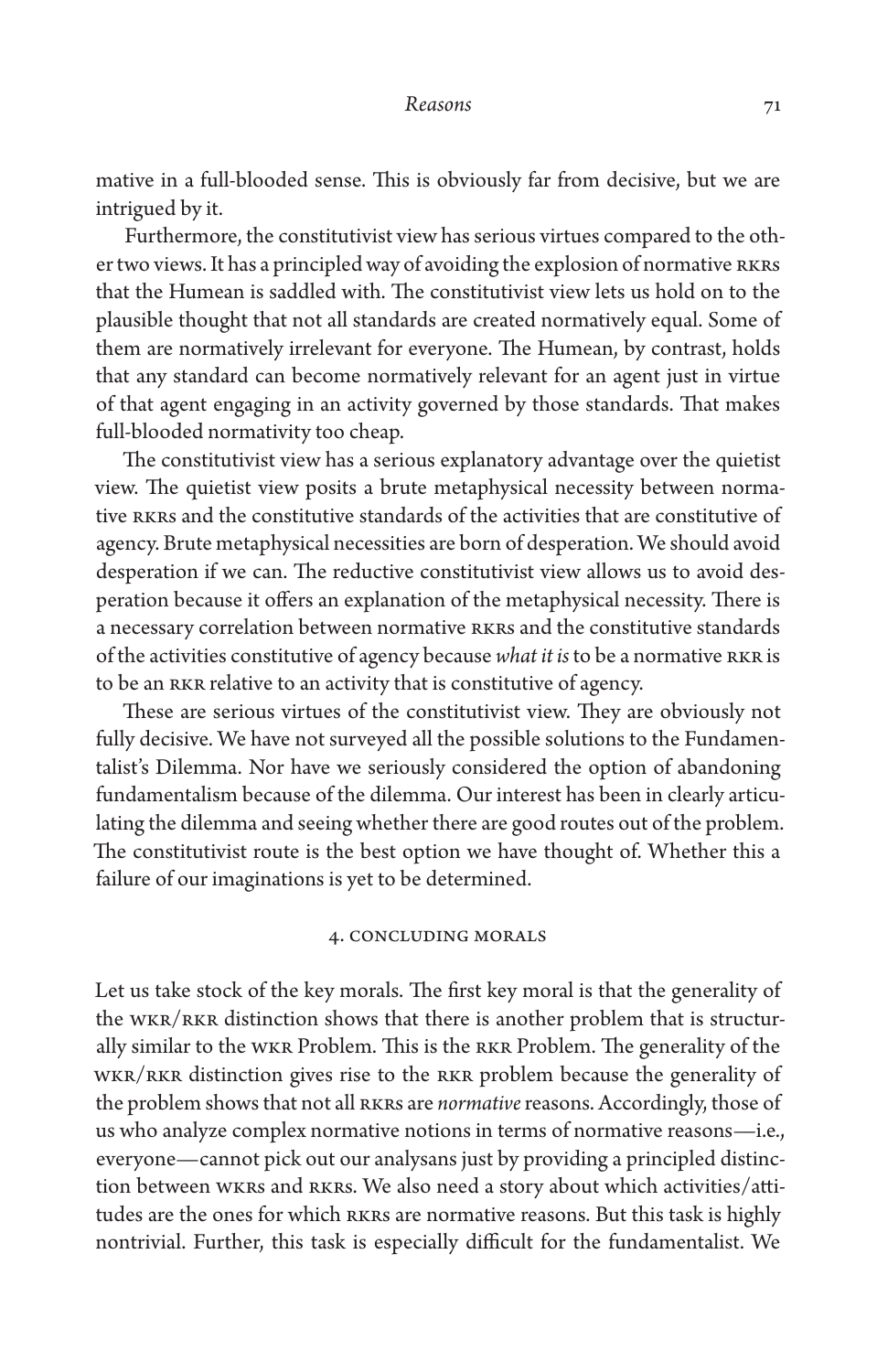demonstrated this via the Fundamentalist's Dilemma. Fundamentalism blocks one from appealing to anything normative to solve the RKR problem. This forces the fundamentalist to pick between quietism and reductionism.

The moral of the story is that, to properly solve the RKR problem, the fundamentalist is forced into taking a stand about the metaphysical nature of normative reasons. That is, she has to take a stand about whether naturalism or nonnaturalism is true. In some ways this is unsurprising once you go for the thought that *something* needs to be said about what the basic building blocks are like. And the WKR problem clearly forces the fundamentalist to say something about this. Relying on the "counts in favor" idiom does not cut it. But it is obvious that the fundamentalist cannot appeal to anything normative to explain which facts that count in favor are her building blocks. So if she is going to say anything with explanatory power, she will need to appeal to something natural.

The surprising twist is that she will have to do more than solve the WKR problem. She will also have to solve the RKR problem. As we saw, this problem breaks down into the problem of telling us which activities/attitudes are the ones for which RKRs are normative reasons, and the problem of telling us why. It is here, we suggested, where the fundamentalist will take a stand over naturalism. We have suggested that the stand she should take is in favor of a form of reductive constitutivism. This view offers the best balance of explanatory power and extensional adequacy. And those are the right kind of reasons for accepting a theory.<sup>37</sup>

> *University of Pennsylvania [erlord@phil.upenn.edu](mailto:erlord@phil.upenn.edu)*

*University of Southampton [k.l.sylvan@soton.ac.uk](mailto:k.l.sylvan@soton.ac.uk)*

#### **REFERENCES**

Arpaly, Nomy, and Timothy Schroeder. *In Praise of Desire*. Oxford: Oxford University Press, 2014.

Baker, Derek Clayton. "Skepticism about Ought Simpliciter." In *Oxford Studies* 

37 For helpful feedback, we would like to thank two anonymous referees for this journal and audiences at the Southern Normativity Group, SLACRR, and the Uppsala Language and Metaphysics of Normativity conference, which included Matti Eklund, Daniel Fogal, Amelia Hicks, Simon Kirchin, Stephanie Leary, Kathryn Lindeman, Conor McHugh, Pekka Väyrynen, Jonathan Way, Daniel Whiting, and Jack Woods. We would also like to acknowledge our debt to Nate Sharadin and Barry Maguire for crucial inspiration at the beginning.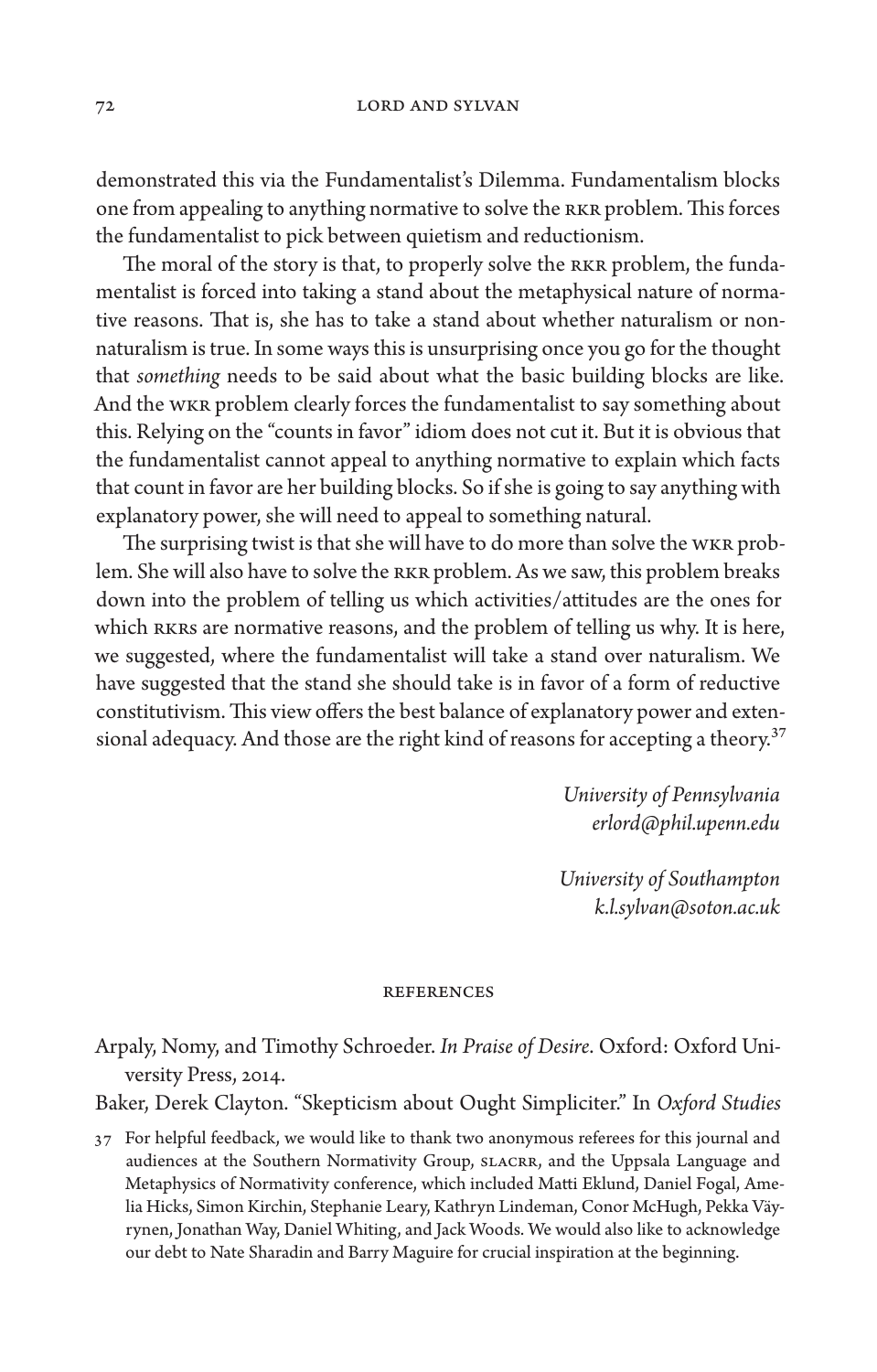*in Metaethics*, vol. 13, edited by Russ Shafer-Landau. Oxford: Oxford University Press, 2018.

- Copp, David. "Moral Naturalism and Three Grades of Normativity." In *Morality in a Natural World: Selected Essays in Metaethics*, 249–83. Cambridge: Cambridge Studies in Philosophy, 2004.
- Dancy, Jonathan. *Ethics without Principles*. Oxford: Oxford University Press, 2004.
- D'Arms, Justin, and Daniel Jacobson. "The Moralistic Fallacy: On the 'Appropriateness' of Emotions." *Philosophy and Phenomenological Research* 61, no. 1  $(luly 2000): 65–90.$

———. "Sentiment and Value." *Ethics* 110, no. 4 ( July 2000): 722–48.

- Enoch, David. "Agency, Shmagency: Why Normativity Won't Come from What Is Constitutive of Agency." *Philosophical Review* 115, no. 2 (April 2006): 169– 98.
- ———. "Shmagency Revisited." In *New Waves in Metaethics*, edited by Michael S. Brady, 208–33. Basingstoke, UK: Palgrave-Macmillan, 2011.
- Foot, Philippa. "Morality as a System of Hypothetical Imperatives." *Philosophical Review* 81, no. 3 ( July 1972): 305–16.
- Irwin, T.H. "Nil Admirari? Uses and Abuses of Admiration." *Aristotelian Society Supplementary Volume* 89, no. 1 ( June 2015): 223–48.
- Korsgaard, Christine M. *Self-Constitution: Agency, Identity, and Integrity*. Oxford: Oxford University Press, 2009.
	- ———. *The Sources of Normativity*. Cambridge, MA: Harvard University Press, 1996.
- McPherson, Tristram. "Against Quietist Normative Realism." *Philosophical Studies* 154, no. 2 ( June 2011): 223–40.

Parfit, Derek. *On What Matters*. Oxford: Oxford University Press, 2011.

Plunkett, David, and Scott J. Shapiro. "Law, Morality, and Everything Else: General Jurisprudence as a Branch of Metanormative Inquiry." *Ethics* 128, no. 1 (October 2017): 37–68.

Rabinowicz, Wladek, and Toni Rønnow-Rasmussen. "The Strike of the Demon: On Fitting Pro-attitudes and Value." *Ethics* 114, no. 3 (April 2004): 391–423.

Scanlon, T.M. *Being Realistic about Reasons*. Oxford: Oxford University Press, 2014.

Schroeder, Mark. *Slaves of the Passions*. Oxford: Oxford University Press, 2007.

———. "Value and the Right Kind of Reason." In *Oxford Studies in Metaethics*, vol. 5, edited by Russ Shafer-Landau, 25–55. Oxford: Oxford University Press, 2010.